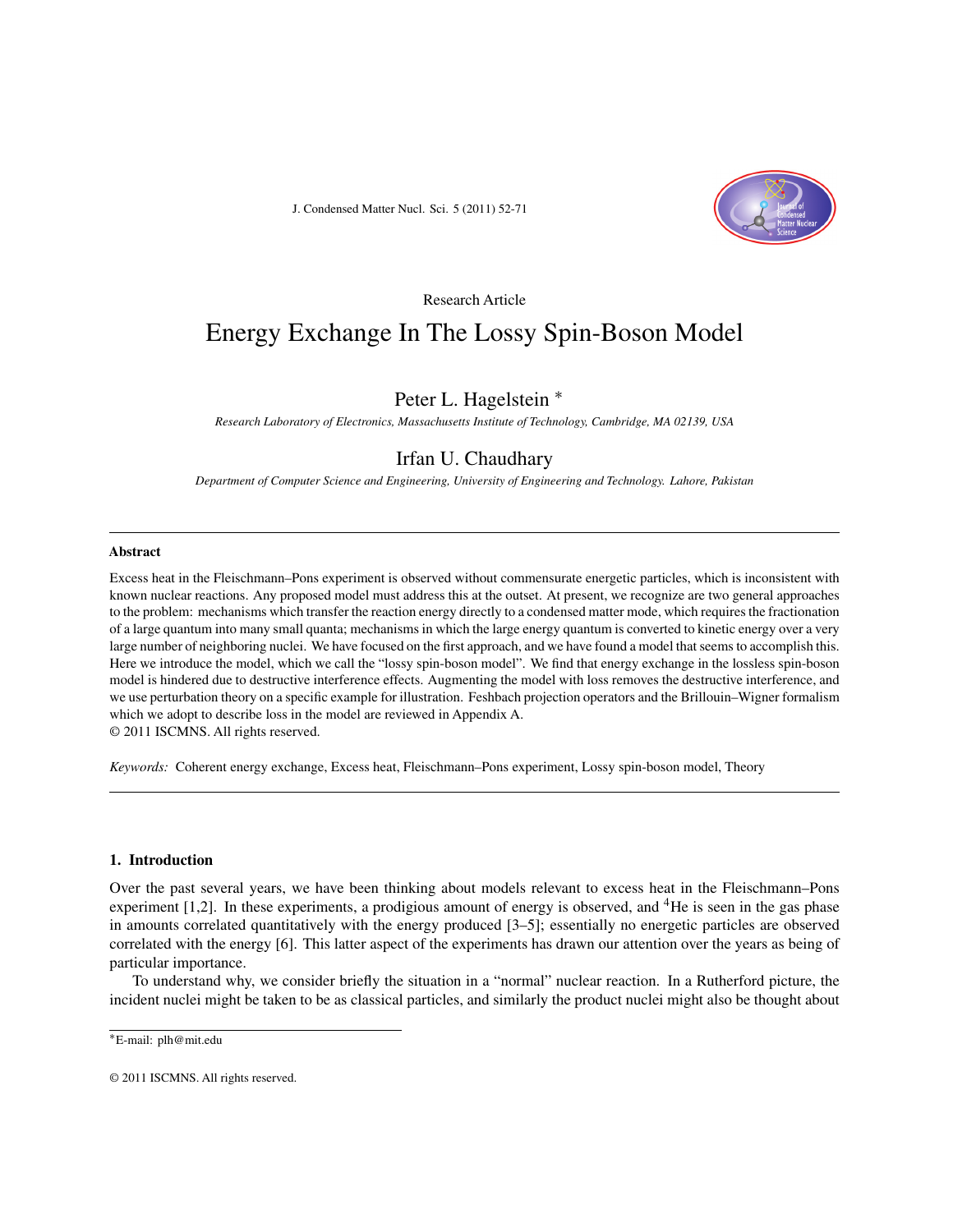classically. Both energy and momentum are conserved in such a picture, so that the basic kinematic relations for the final state products can be determined from a knowledge of the reaction energy and initial state momenta and energies. A consequence of this is that the reaction energy in the case of deuteron-deuteron fusion ends up as kinetic energy of the proton and triton, or neutron and 3He nucleus, in the final state. In the quantum mechanical description of the reaction, energy and momentum conservation similarly requires that the reaction energy appears as kinetic energy of the product nuclei.

In the Fleischmann–Pons experiment, there are no energetic particles commensurate with the energy produced. In light of the comments above, one might reasonably conclude that no nuclear reactions take place. But if so, then what is the source of the energy, and where does the  ${}^{4}$ He come from? In the early days following the initial announcement of 1989, arguments were put forth that the energy was a result of chemical reactions, or experimental error [7]. The arguments against chemical reactions include the absence of observable commensurate chemical reaction products, and that the amount of energy is much greater in some cases than a chemical level of energy associated with all the atoms of the cathode and electrolyte. The primary argument against experimental error at this time is that the effect has been reported in a very large number of experiments [8,9], where different calorimeters and different types of calorimetry have been used.

So, what can be the resolution? Energy at the nuclear level is seen in many experiments, <sup>4</sup>He seems to be present as a product that is correlated with the energy produced, and yet there are no commensurate energetic particles as would be required in a Rutherford-type picture of a nuclear reaction. We are by now sure that energy is produced as an experimental fact; we are pretty sure that  ${}^{4}$ He is produced as an experimental fact; and we are sure that commensurate energetic particles are not present as an experimental fact. In essence, some new kind of reaction seems to be taking place in a way inconsistent with the Rutherford picture of how a nuclear reaction is supposed to work.

If so, then where does the energy go? From experiment, we measure it as thermal energy; but whatever intermediate forms the energy might appear in prior to thermalization so far is hidden.

There is indirect evidence in the Letts two-laser experiment that the energy goes into optical phonon modes (in this experiment in particular) stimulated at the beat frequency, since excess heat persists after the lasers are turned off [10,11]. The theoretical question as to how such a thing might happen is at present an open one.

In our efforts to understand the effect, we have been interested in the possibility of the fractionation of a large energy quantum into a very large number of smaller energy quanta [12]. The basic idea is that the initial nuclear reaction energy will be measured in units of MeV, while the characteristic energy of an optical phonon mode as an oscillator is measured in units of meV. This suggests that perhaps the large nuclear quanta is somehow being split up into on the order of  $10^8$ smaller energy quanta. If a mechanism exists to accomplish this, then we might be able to understand how excess heat is produced in the Fleischmann–Pons experiment.

Although this approach has seemed perhaps the most plausible one to us, there is no precedent, and the majority of our colleagues favor various other approaches. Among the schemes that are presently being considered there are aneutronic fusion schemes in which the reaction products are hidden [13]; there is the approach of Kim wherein the reaction energy is somehow partitioned as kinetic energy among a very large number of deuterium atoms [14]; and there is the general approach of Widom and coworkers [15] where the reaction products are again hidden. There have been a great many proposals for reaction mechanisms put forth over the years, some of which are based on aneutronic mechanisms that are otherwise largely conventional. The intuition associated with such proposals is that a reasonably unreactive energetic product (such as an alpha) would be able to slow down and thermalize inside the cathode so as to be "hidden". The measurements described in [6] can be interpreted, based on direct calculations of the associated secondary yields, as placing an upper limit on the energy of a product alpha to be conservatively less than 20 keV. In essence, energetic alphas produced at the watt level cannot be "hidden" in a PdD cathode. Since <sup>4</sup>He appears as a primary product of the new process, this upper limit on the kinetic energy is a very severe constraint, and rules out the majority of proposed mechanisms involving 4He that have been proposed. We do not think that it is possible to "hide"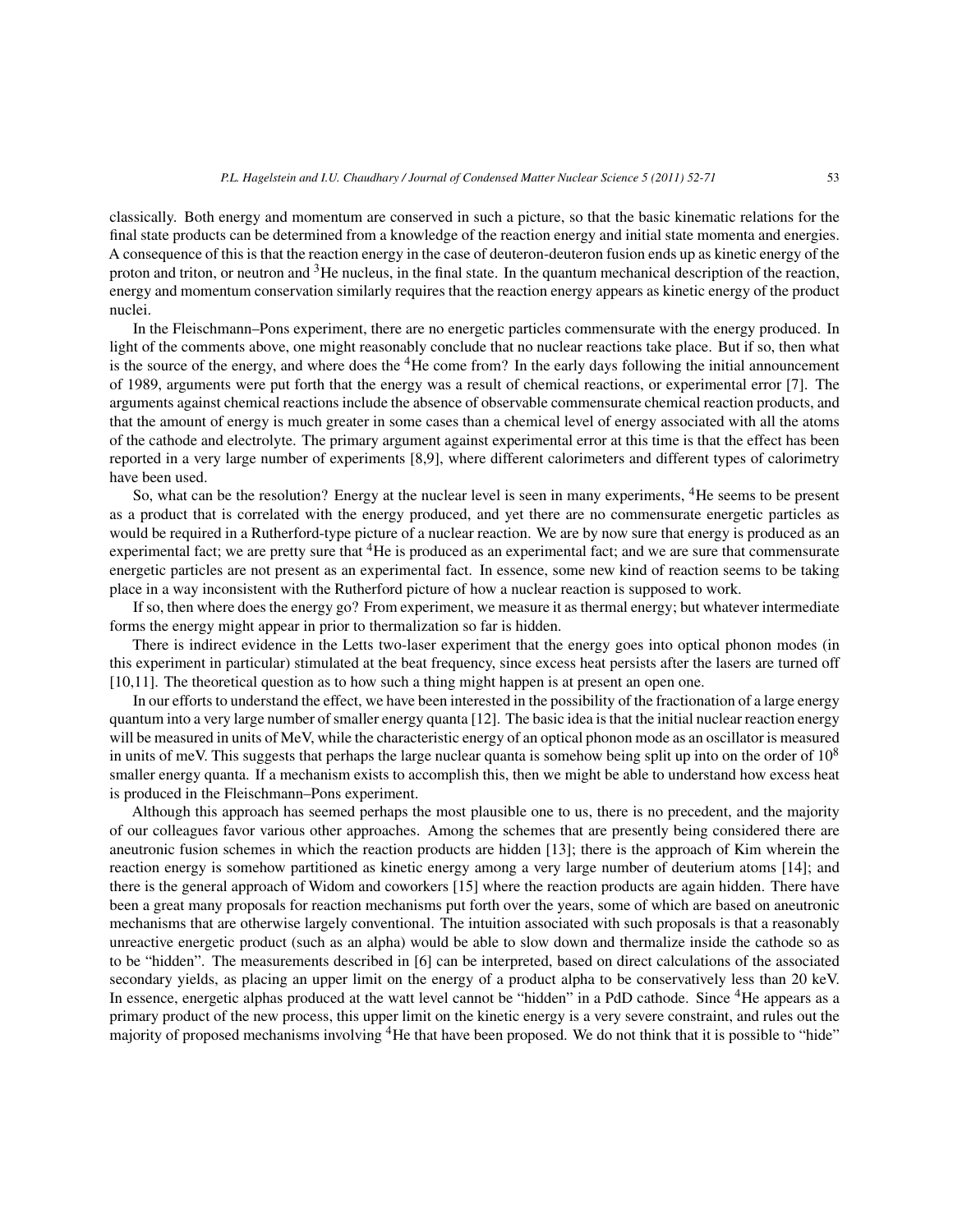#### 54 *P.L. Hagelstein and I.U. Chaudhary / Journal of Condensed Matter Nuclear Science 5 (2011) 52-71*

commensurate energetic reaction products [6], and we do not understand what kind of direct physical mechanism is capable of distributing a large reaction energy (for example,  $24 \text{ MeV}$ ) over more than  $10^4$  deuterium atoms as proposed by Kim.

In the case of direct coupling of the reaction energy into condensed matter modes, there is no real precedent for such an effect. The results outlined here follow from our recent studies of basic models involving two-level systems and harmonic oscillators that began around 2000. The thinking behind this kind of model was that the two-level system would stand in for two nuclear states with an MeV energy difference, and the oscillator would stand in for a vibrational mode of the lattice. The question of interest was whether there was any way to exchange energy coherently between the two systems; our earlier results (from the previous decade) suggested that that it would be extremely difficult to couple a relevant number of quanta directly from two-level systems to the oscillator. Computations of coupled systems were done under a variety of assumptions: weak coupling, strong coupling, linear interactions and nonlinear interactions. In these computations, energy exchange seemed to be restricted to less than 100 oscillator quanta at a time.

The situation changed qualitatively when we recognized that energy exchange in these systems was inhibited by massive destructive interference, which could be removed in lossy systems. We presented calculations at ICCF9 in 2002 which showed the basic effect [16]. We used a quantum flow formulation at that time, and carried out calculations which showed that coherence was maintained under conditions where up to  $10<sup>4</sup>$  oscillator quanta were exchanged. This result seemed to us to be quite significant, since it showed that coherent energy exchange could occur between two-level systems and an oscillator with incommensurate quanta. Following the initial presentation at ICCF9, there seems to have been little outside interest in the result.

Subsequently, we devoted significant effort to better understand the new models. In the absence of loss, the early models that we had explored are equivalent to the spin-boson model which has received considerable attention in the literature [17–19] (but much less attention in regard to the issue of energy exchange in the multiphoton regime). We developed a rotation that allowed us to treat coherent multiphoton energy exchange in the spin-boson model in the same way as one would analyze linear coupling [20,21]. In this approach, we were able to isolate dressed states which were nearly degenerate, but "distant" with regard to the linear coupling of the model, and estimate the indirect coupling between them analytically.

The lossy problem is much harder, and to date we have not identified an analogous rotation that would allow a similar treatment of the problem. However, we have over the years applied a number of different techniques which have allowed us to characterize the model and establish important limits. In this manuscript, we begin our discussion of the lossy spin-boson model. We start with a brief consideration of the spin-boson model, and then augment the spin-boson model with loss using a Brillouin–Wigner loss operator. Since the projection operators of Feshbach and infinite-order Brillouin–Wigner theory were used more often in decades past, we provide a brief review in Appendix A. Finally, we demonstrate explicitly that indirect coupling between distant states is hindered by destructive interference in the spin-boson model using perturbation theory (which provides for the cleanest demonstration of the effect), and that the indirect coupling is not hindered in the lossy model (by considering the limit where the loss becomes infinite for states with an energy excess).

In the course of the review process, a great many criticisms were put forth by a reviewer, who wanted them to be addressed systematically in this paper. The issues of interest cover a lot of topics, and we chose to focus our attention on a subset of the problems so that papers of manageable size might result. Nevertheless, some of our colleagues thought that the associated discussion might be useful, so we have added selections of the reviewer's criticisms along with some responses in Appendix B.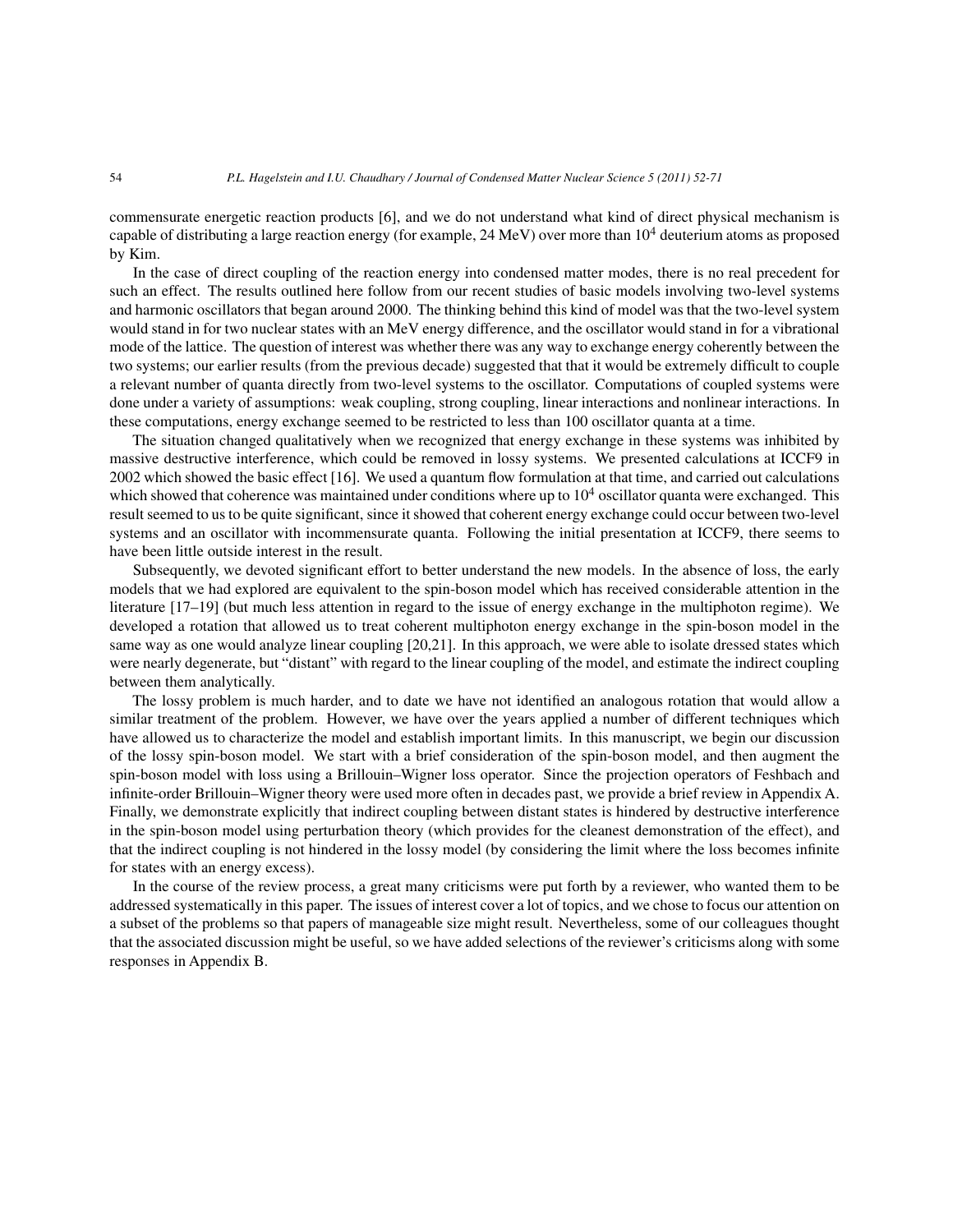#### **2. Spin-boson Model Augmented with Loss**

The spin-boson model is a popular model which includes two-level systems and an oscillator with linear coupling. Earlier versions of the model were investigated in association with NMR research about 70 years ago [17], and extended to problems involving atoms and electromagnetic fields about 35 years ago [18]. From our perspective, this Hamiltonian is interesting because it describes the most basic interaction between two fundamental quantum models (two-level systems and a harmonic oscillator), and more particularly, it sheds light on coherent energy exchange between the two systems when the two-level transition energy is a large multiple of the oscillator energy.

#### 2.1. Spin-boson model

The Hamiltonian for the spin-boson model is [19]

$$
\hat{H} = \frac{\Delta E}{\hbar} \hat{S}_z + \hbar \omega_0 \hat{a}^\dagger \hat{a} + V(\hat{a}^\dagger + \hat{a}) \frac{2\hat{S}_x}{\hbar}.
$$
\n(1)

In this model,  $\Delta E$  is the transition energy of the two-level systems,  $\hbar \omega_0$  is the characteristic energy of the oscillator, and V is a coupling strength.

Our intuition might lead us to anticipate that energy exchange between the two systems should occur when the transition energy of the two-level systems is matched to the characteristic energy of the oscillator. This is so when the coupling is weak. If the coupling is stronger, and if there is a near resonance between the two-level transition energy and three oscillator quanta, then once again energy can be exchanged coherently. The reason that this works is that the system is able to maintain coherence over the time that several interactions occur, so that a nonlinear response is possible even though the coupling is linear.

We have explored energy exchange in this model in the multiphoton regime, with much larger numbers of oscillator quanta exchanged for a single two-level system quantum [20,21]. Unfortunately, coherent energy exchange in the multiphoton regime is a weak effect that requires very precise level matching. Coherent energy exchange at finite rates in this model is possible under moderately strong coupling for up to about 50 quanta at a time; for the exchange of even more quanta, the constraints on the degree of resonance becomes prohibitive, and the energy exchange rates become very small [23].

# 2.2. Lossy spin-boson model

If we augment the spin-boson model with loss, things change qualitatively in regard to energy exchange in the multiphoton limit as we will show later on in this paper. We write such a model as [22–24]

$$
\hat{H} = \frac{\Delta E}{\hbar} \hat{S}_z + \hbar \omega_0 \hat{a}^\dagger \hat{a} + V(\hat{a}^\dagger + \hat{a}) \frac{2\hat{S}_x}{\hbar} - i \frac{\hbar \hat{\Gamma}(E)}{2}.
$$
\n(2)

The loss term in this model is an operator that comes about from an infinite-order Brillouin–Wigner model as discussed in Appendix A. As written, this loss term is completely general, but we are thinking of it as being referenced to the oscillator so as to provide strong loss at energies in the vicinity of the two-level system transition energy.

In regard to the Fleischmann–Pons model, the oscillator here stands in for an optical phonon mode, so that  $\hbar \omega_0$  is tens of meV. The transition energy  $\Delta E$  for the two-level system is assumed to be associated with nuclear energy levels, on the order of MeV. The thought regarding the loss term here is that loss channels for the phonon mode open if the system has available several MeV of energy through the disintegration of nuclei that make up the phonon mode.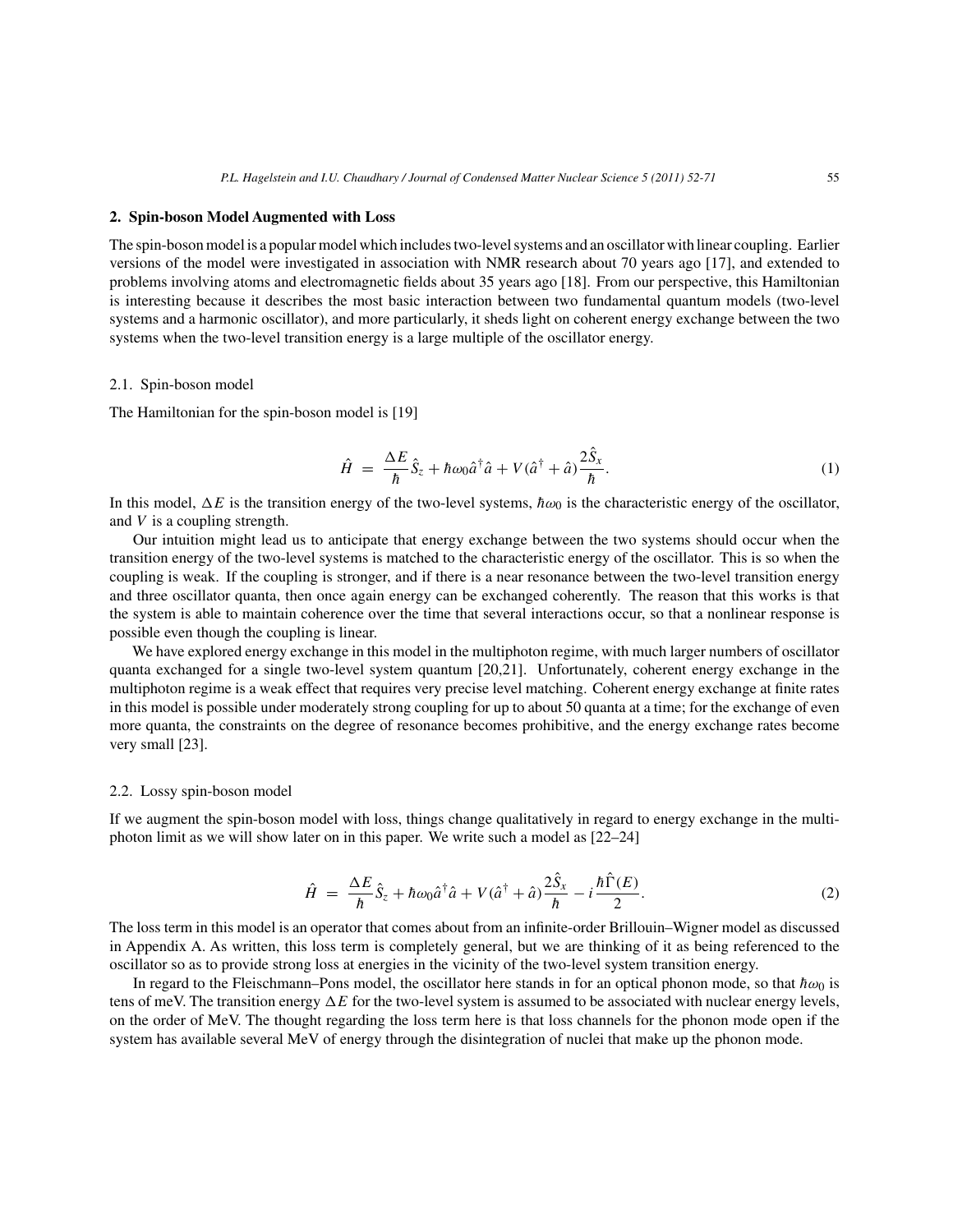#### **3. Indirect Coupling in Perturbation Theory**

We have argued previously that the introduction of loss into the model leads to an enormous enhancement of indirect coupling between distant states that are nearly degenerate. To understand this better, if we consider a product basis state of the form

$$
|S,m\rangle|n\rangle,
$$

then the Hamiltonian leads to coupling between neighboring states of the form

$$
|S, m \pm 1\rangle |n \pm 1\rangle.
$$

If the two-level transition energy  $\Delta E$  were matched to the characteristic energy  $\hbar \omega_0$  of the oscillator, then this direct coupling would lead to coherent energy exchange on or near resonance. However, in the multiphoton regime of the model, we require the exchange of more oscillator quanta to bring the system back into energy balance. As a result, the closest states which are nearly degenerate are the distant states

$$
|S, m-1\rangle|n+\Delta n\rangle, |S, m+1\rangle|n-\Delta n\rangle,
$$

where  $\Delta n$  is the number of oscillator quanta exchanged. There is no direct coupling between  $|S,m\rangle|n\rangle$  and these states; when the coupling constant is sufficiently large there can be a weak indirect coupling. It is this weak indirect coupling that we are interested in here.

#### 3.1. Indirect coupling in perturbation theory with no loss

Indirect coupling is very weak in the lossless spin-boson model because of destructive interference. We can see this most readily in a perturbation theory calculation. As an example, we consider indirect coupling in the case where 5 oscillator quanta are exchanged between the nearly degenerate basis states  $|S, m\rangle|n\rangle$  and  $|S, m + 1\rangle|n - 5\rangle$ .

We can develop the perturbative result that we are interested in starting from a finite basis expansion of the form

$$
\Psi = \sum_{j} c_{j} \Phi_{j}
$$
  
=  $c_{1}|S, m\rangle|n\rangle + c_{2}|S, m - 1\rangle|n - 1\rangle + c_{3}|S, m + 1\rangle|n - 1\rangle + c_{4}|S, m - 2\rangle|n - 2\rangle$   
+  $c_{5}|S, m\rangle|n - 2\rangle + c_{6}|S, m + 2\rangle|n - 2\rangle + c_{7}|S, m - 1\rangle|n - 3\rangle + c_{8}|S, m + 1\rangle|n - 3\rangle$   
+  $c_{9}|S, m + 3\rangle|n - 3\rangle + c_{10}|S, m\rangle|n - 4\rangle + c_{11}|S, m + 2\rangle|n - 4\rangle + c_{12}|S, m + 1\rangle|n - 5\rangle.$  (3)

The numbering here corresponds to the state definitions indicated in Fig. 1.

The finite basis equations for the coefficients can be written as

$$
Ec_1 = m\Delta E + n\hbar\omega_0 + V_{1,2}c_2 + V_{1,3}c_3,
$$
  

$$
Ec_2 = (m-1)\Delta E + (n-1)\hbar\omega_0 + V_{2,1}c_1 + V_{2,4}c_4 + V_{2,5}c_5,
$$

. . .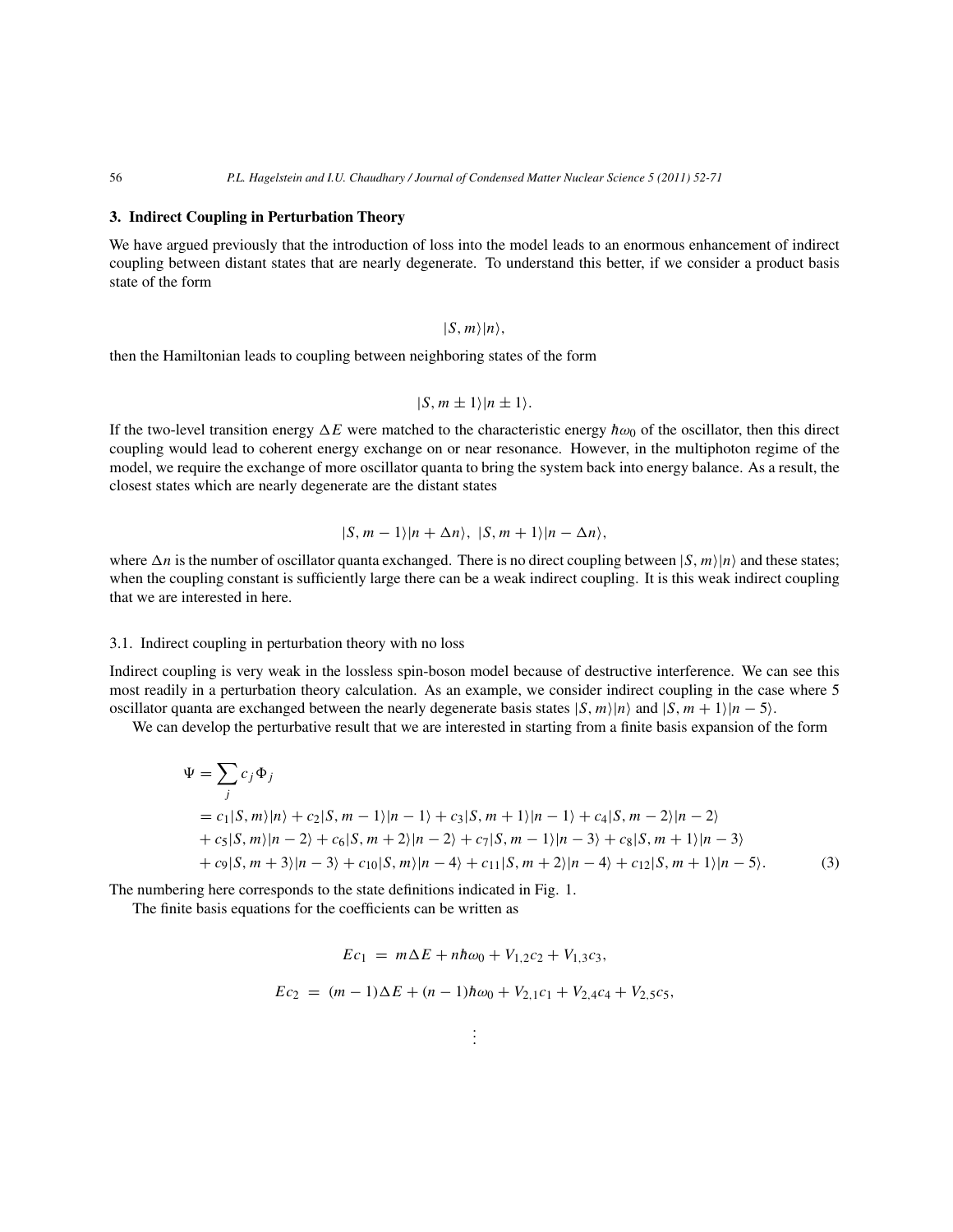

**Figure 1.** Basis states involved at lowest order in perturbation theory for indirect coupling with the exchange of five oscillator quanta.

$$
Ec_{12} = (m+1)\Delta E + (n-5)\hbar\omega_0 + V_{12,10}c_{10} + V_{12,11}c_{11}.
$$
\n(4)

To develop these equations, we require the diagonal and off-diagonal matrix elements of the spin-boson Hamiltonian. The nonzero matrix elements are

$$
\langle n|\langle S,m|\hat{H}|S,m\rangle|n\rangle = M\Delta E + nh\omega_0,
$$
  

$$
\langle n+1|\langle S,m+1|\hat{H}|S,m\rangle|n\rangle = V\sqrt{n+1}\sqrt{(S-m)(S+m+1)},
$$
  

$$
\langle n-1|\langle S,m+1|\hat{H}|S,m\rangle|n\rangle = V\sqrt{n}\sqrt{(S-m)(S+m+1)},
$$
  

$$
\langle n+1|\langle S,m-1|\hat{H}|S,m\rangle|n\rangle = V\sqrt{n+1}\sqrt{(S+m)(S-m+1)},
$$
  

$$
\langle n-1|\langle S,m-1|\hat{H}|S,m\rangle|n\rangle = V\sqrt{n}\sqrt{(S+m)(S-m+1)}.
$$
 (5)

Since our focus is on the indirect coupling between  $|S, m\rangle|n\rangle$  and  $|S, m+1\rangle|n-5\rangle$ , we can keep the corresponding coefficients  $c_1$  and  $c_{12}$ , and eliminate the others algebraically. This leads to coupled equations of the form

$$
Ec_1 = m\Delta E + nh\omega_0 + \Sigma_1(E)c_1 + V_{1,12}(E)c_{12},
$$
  
\n
$$
Ec_{12} = (m+1)\Delta E + (n-5)h\omega_0 + \Sigma_{12}(E)c_{12} + V_{12,1}(E)c_1.
$$
 (6)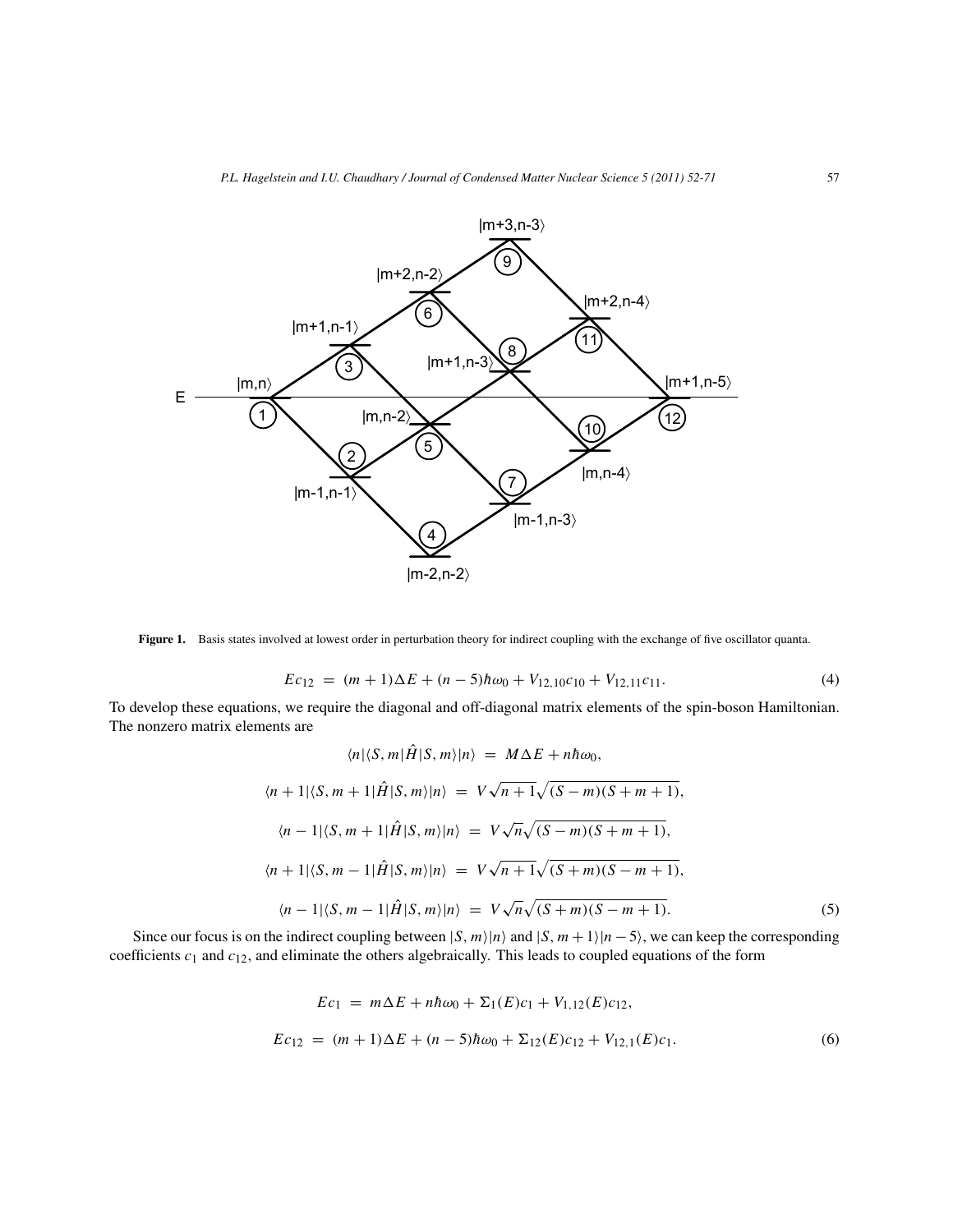Here  $\Sigma_1(E)$  and  $\Sigma_{12}(E)$  are self-energies, and  $V_{1,12}(E)$  and  $V_{12,1}(E)$  are indirect coupling coefficients. The lowestorder contribution to the indirect coupling coefficient  $V_{1,12}(E)$  is obtained by summing over the different paths

$$
V_{1,12}(E) = \frac{V_{1,2}V_{2,4}V_{4,7}V_{7,10}V_{10,12}}{(E - H_2)(E - H_4)(E - H_7)(E - H_{10})} + \frac{V_{1,2}V_{2,5}V_{5,7}V_{7,10}V_{10,12}}{(E - H_2)(E - H_5)(E - H_7)(E - H_{10})} + \cdots,
$$
\n(7)

where  $H_j$  is the diagonal matrix element of basis state j. There are 10 terms altogether in this summation. Assuming resonance  $H_1 = H_{12}$ , this sum can be evaluated in closed form to yield

$$
V_{1,12}(E) = \frac{625 \sqrt{N(n-1)(n-2)(n-3)(n-4)}}{64} \sqrt{(S-m)(S+m+1)}.
$$
 (8)

# 3.2. Destructive interference

The indirect coupling term in the lossless case is very small due to destructive interference. This can be seen from a comparison of the summed indirect coupling coefficient  $V_{1,12}(E)$  with the first term of the series of Eq. (7). We may write

$$
\frac{V_{1,2}V_{2,4}V_{4,7}V_{7,10}V_{10,12}}{(E - H_2)(E - H_4)(E - H_7)(E - H_{10})} = \frac{625 V^5 \sqrt{n(n-1)(n-2)(n-3)(n-4)}}{64} \Delta E^4
$$
  

$$
\sqrt{(S - m)(S + m + 1)} \frac{(S + m)(S + m - 1)(S - m + 1)(S - m + 2)}{36}
$$
(9)

If the number of two-level systems is large, then S will be large. This term can be larger than the sum by a factor that can be on the order of  $S^4/36$ , which gives an indication of how effective destructive interference is for this case.

#### 3.3. Indirect coupling in the lossy model

In the augmented version of the problem with loss, the destructive interference can be removed if the loss terms are sufficiently large. We can begin to see this in perturbation theory by using a finite basis approximation with the same basis states as we used above. This time, the first three expansion coefficients satisfy coupled equations of the form

$$
Ec_1 = H_1c_1 + V_{1,2}c_2 + V_{1,3}c_3,
$$
  
\n
$$
Ec_2 = (H_2 - i\hbar\Gamma_2/2)c_2 + V_{2,1}c_1 + V_{2,4}c_4 + V_{2,5}c_5,
$$
  
\n
$$
Ec_3 = H_3c_3 + V_{3,1}c_1 + V_{3,5}c_5 + V_{3,6}c_6.
$$
 (10)

Intermediate states (such as  $\Phi_2$ ) which have energies less than E have decay modes available in this model, since the system can decay to such states if energy is lost through the decay processes modeled by the loss operator. Other states (such as  $\Phi_3$ ) which are in energy deficit as intermediate states do not have analogous decay modes available, and are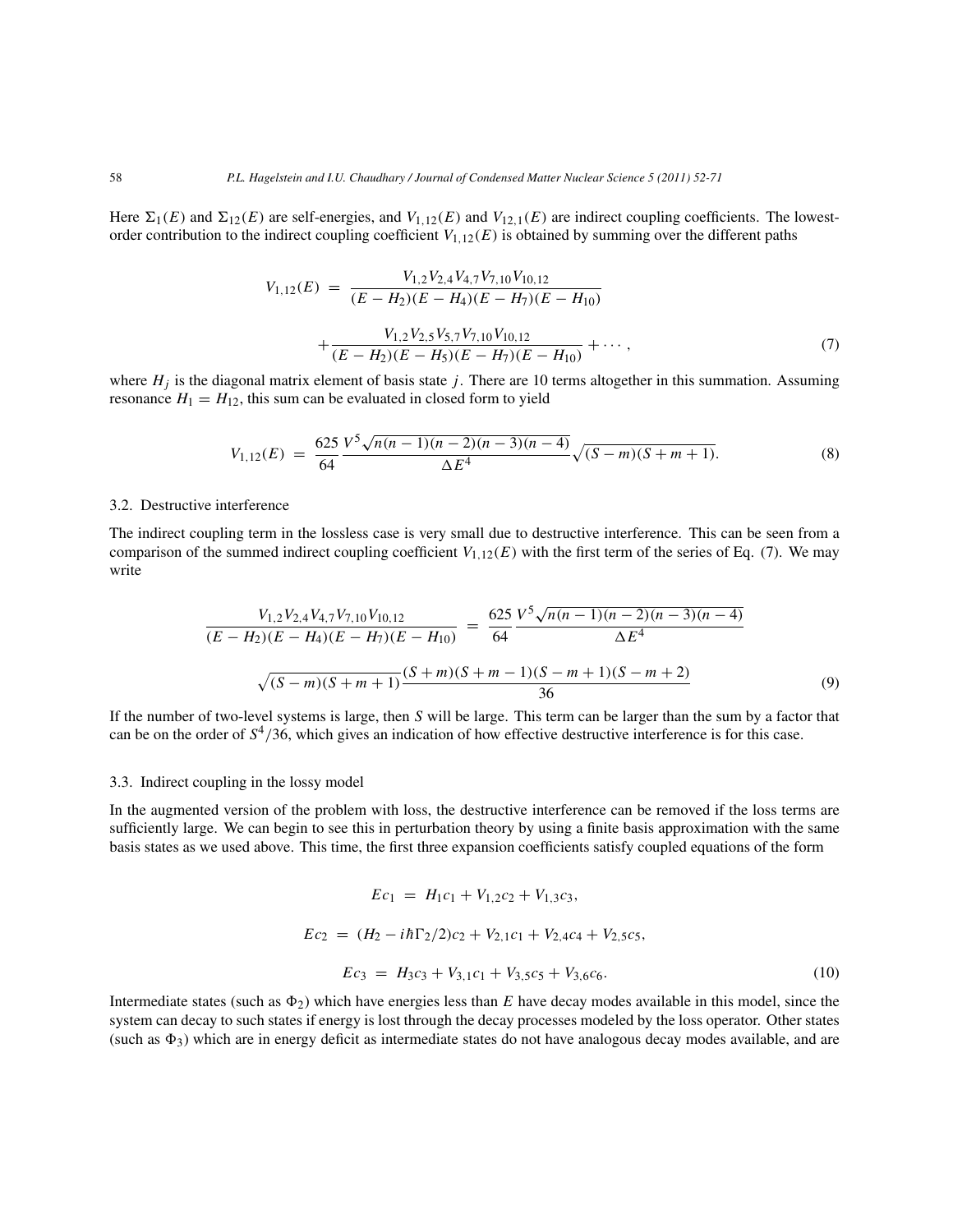

**Figure 2.** Basis states involved at lowest order in perturbation theory for indirect coupling with the exchange of five oscillator quanta in the limit of infinite loss.

free of loss in this model. States that are resonant (such as  $\Phi_1$  and  $\Phi_{12}$ ) are assumed to be stable against zero-energy decay processes.

The expression one obtains in such a model for the indirect coupling coefficient is very complicated, and not particularly enlightening. As we are interested in the issue of destructive interference between different pathways, we can eliminate the destructive interference completely by considering a model in which the loss terms are much greater than other terms that appear in the denominator. In the limit that the associated loss is infinite, then only pathways which include intermediate states in energy deficit contribute (see Fig. 2). In this limit we sum to obtain

$$
V_{1,12}(E) \rightarrow \left[V_{1,12}(E)\right]_{\Gamma_j=0} F(S,M) \qquad (\Gamma_j \rightarrow \infty),\tag{11}
$$

where the  $\Gamma_j = 0$  result is given in Eq. (8), and where the factor  $F(S, M)$  evaluates to

$$
F(S, M) = \frac{(S-m-1)(S+m+2)(7S^2+7S-7m^2-23m-18)}{36}.
$$
 (12)

We see from this calculation that destructive interference greatly reduces the indirect coupling between distant resonant states in the original Dicke model, leading to a much larger indirect coupling matrix element.

### **4. Discussion and Conclusions**

We are interested in the possibility that a large nuclear quantum of energy can be fractionated and exchanged with a condensed matter mode. To investigate this possibility, we have focused on the simplest basic physics model which exhibits coherent energy exchange between relevant quantum systems – the spin-boson model augmented with loss. This model is interesting in that it describes coherent energy exchange at usefully large rates under conditions where a large two-level system energy quantum is divided into a great many small energy quanta. In our most recent studies with more realistic and more sophisticated models, the indirect coupling appears to be strong enough to allow for coherent energy transfer at rates relevant to excess heat production in the Fleischmann–Pons experiment. This provides us with motivation for pursuing this model and its generalizations.

We presented the spin-boson Hamiltonian along with the generalization to the lossy version of the problem. Although one can find in the literature versions of the spin-boson model augmented with loss, these generalizations of the model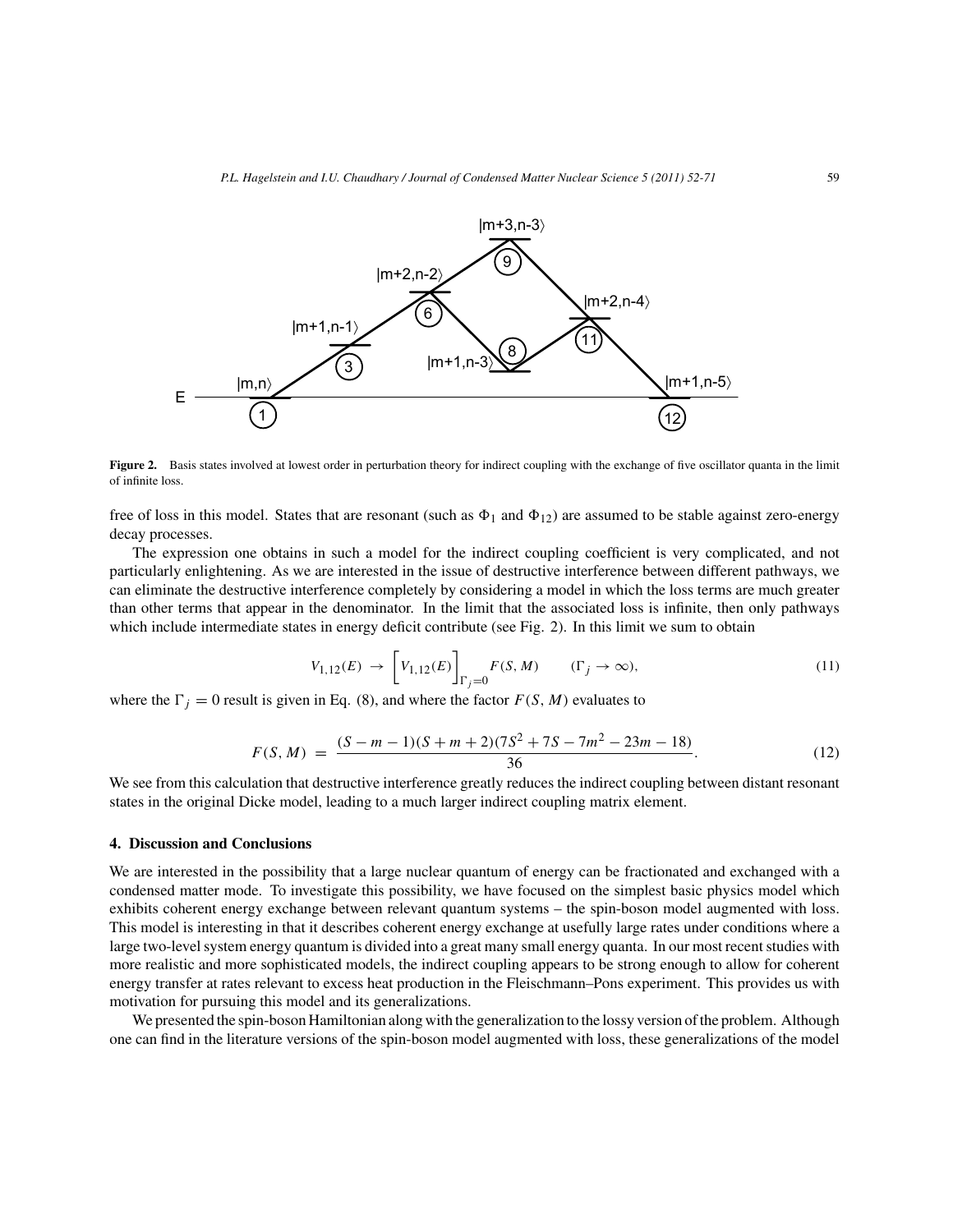are usually concerned with oscillator loss near the characteristic frequency of the oscillator (so that the oscillator is damped). These models are qualitatively different from the one we have given, since we are interested in oscillator loss generally at higher frequency which produces a different physical effect.

We used perturbation theory to argue that indirect coupling between distant nearly degenerate states is hindered by destructive interference in the spin-boson model (without loss), and that this destructive interference is removed in the lossy problem when the loss is large. This establishes the most important property of the new model in a clean and obvious way, that it allows for very much enhanced indirect coupling.

The new model is moderately complicated despite its deceptively simple sector Hamiltonian, so it seemed helpful to provide a review of projection operators and infinite-order Brillouin–Wigner theory in Appendix A. This seems appropriate given that the version of the model that we have been studying is expressed using this formalism, and such a review may be helpful for our colleagues in the field.

It remains to establish the scaling of the new model with respect to its dimensionless coupling constant, to develop a formalism that allows us to understand it using a formalism based on indirectly coupled nearly degenerate states, and to establish formulas for the indirect coupling in the limit that a very large number of quanta are exchanged. These issues will be dealt with in following manuscripts.

#### **Appendix A. Second-order Loss Models**

From the earliest days of quantum mechanics, the inclusion of loss into models has been of interest. Over the years a variety of different approaches have been introduced of varying degrees of complexity. In our work, we have made use of an approach which is sometimes called infinite order Brillouin–Wigner theory. While this approach was at one time a very standard approach, in recent years it has not been as popular as other methods. This motivates us to provide a brief review in this section.

# Appendix A.1. Sectors

We consider a simple example of a system which has a set of states that we can identify readily in which the system resides prior to decaying, which we will refer to as  $\{\Psi_a\}$ ; and a second set of states that we can readily associate with the system after it has decayed, which we will refer to as  $\{\Psi_b\}$ . By identifying these two distinct sets of states in this way, we divide the associated Hilbert space, or Fock space, into two different sectors.

We assume that there is a Hamiltonian  $\hat{H}$  that is valid for all of the states of the system, and that eigenstates satisfy

$$
E\Psi = \hat{H}\Psi. \tag{A.1}
$$

We can divide the wavefunction  $\Psi$  into different pieces corresponding to the different sectors. One way to do this is to use projection operators ( $\hat{P}$  and  $\hat{Q}$ ) [25] so that

$$
\Psi_a = \hat{P}\Psi, \quad \Psi_b = \hat{Q}\Psi.
$$
\n(A.2)

The first projection operator  $\hat{P}$  separates out the part of the wavefunction  $\Psi$  that belongs in the first sector; and the second operator  $\hat{O}$  does the same for the second sector. If we assume that there are only two sectors of interest, then we may write

$$
\hat{P} + \hat{Q} = 1. \tag{A.3}
$$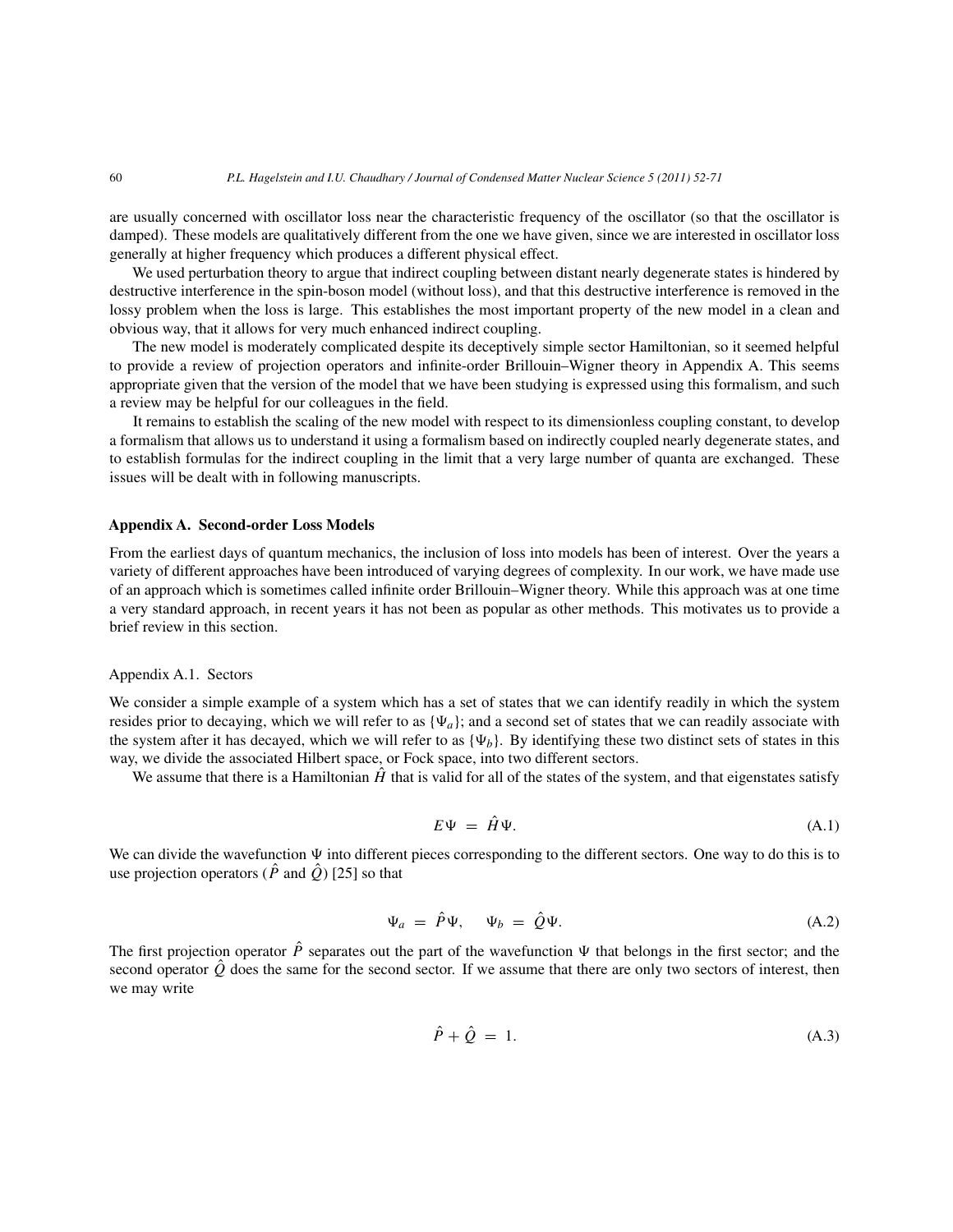#### Appendix A.2. Sector equations

We can take advantage of these operators to isolate the parts of the Hamiltonian  $\hat{H}$  which refer to the different sectors, which leads to sector equations. We may write

$$
E\hat{P}\Psi = \hat{P}(\hat{H}\Psi) \tag{A.4}
$$

to project into the a sector. Since

$$
\hat{H}\Psi = \hat{H}(\hat{P} + \hat{Q})\Psi, \tag{A.5}
$$

we can expand and write

$$
E\Psi_a = (\hat{P}\hat{H}\hat{P})\Psi_a + (\hat{P}\hat{H}\hat{Q})\Psi_b, \tag{A.6}
$$

where we have used the identities

$$
\hat{P}^2 = \hat{P}, \quad \hat{Q}^2 = \hat{Q}.
$$
 (A.7)

Similarly, we may write

$$
E\Psi_b = (\hat{Q}\hat{H}\hat{Q})\Psi_b + (\hat{Q}\hat{H}\hat{P})\Psi_a.
$$
 (A.8)

# Appendix A.3. Sector Hamiltonian with loss

The projection operators have allowed us to separate cleanly the problem into two pieces, but now we have a situation in which the coupling terms between the different sectors are not Hermitian. This is important, and also useful, since when there is loss we expect to lose probability from the first sector.

It is possible to eliminate  $\Psi_b$  algebraically from the a sector equation, which will produce a second-order Hamiltonian for the a sector that includes simple loss effects. We can do this by first writing

$$
\Psi_b = [E - (\hat{Q}\hat{H}\hat{Q})]^{-1} (\hat{Q}\hat{H}\hat{P}) \Psi_a, \tag{A.9}
$$

which allows us to obtain the second-order equation for the a sector

$$
E\Psi_a = (\hat{P}\hat{H}\hat{P})\Psi_a + (\hat{P}\hat{H}\hat{Q})[E - (\hat{Q}\hat{H}\hat{Q})]^{-1}(\hat{Q}\hat{H}\hat{P})\Psi_a.
$$
 (A.10)

The second-order term in general is complex; the real part is an effective potential, and the imaginary part gives rise to loss. We might express this as

$$
\hat{\Sigma}(E) = \text{Re}\bigg[ (\hat{P}\hat{H}\hat{Q})[E - (\hat{Q}\hat{H}\hat{Q})]^{-1} (\hat{Q}\hat{H}\hat{P}) \bigg], \tag{A.11}
$$

$$
-\frac{\hbar\hat{\Gamma}(E)}{2} = \text{Im}\bigg[ (\hat{P}\hat{H}\hat{Q}) [E - (\hat{Q}\hat{H}\hat{Q})]^{-1} (\hat{Q}\hat{H}\hat{P}) \bigg]. \tag{A.12}
$$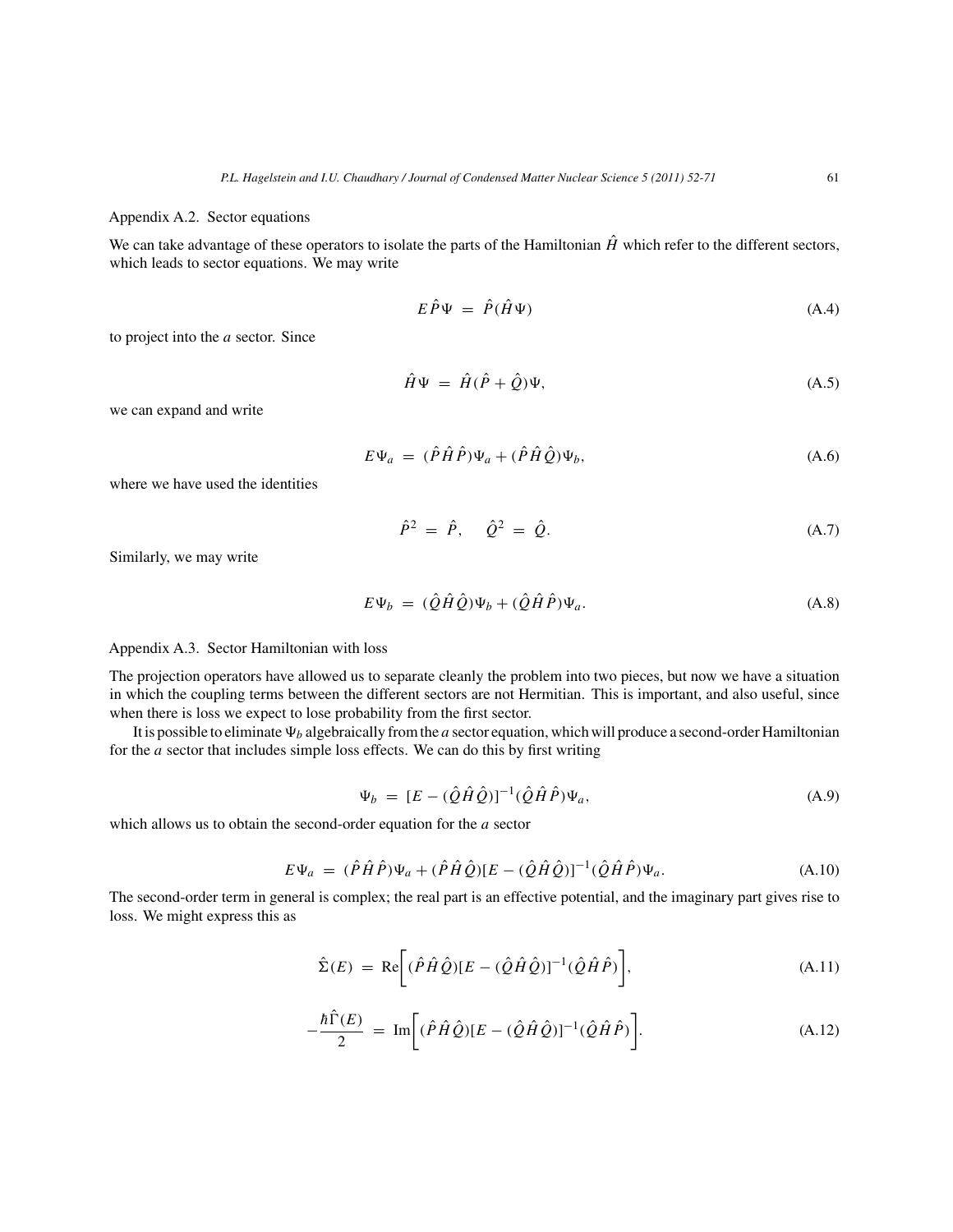Our sector Hamiltonian  $\hat{H}_a$  might be written as

$$
\hat{H}_a(E) = (\hat{P}\hat{H}\hat{P}) + \hat{\Sigma}(E) - i\frac{\hbar \hat{\Gamma}(E)}{2}.
$$
\n(A.13)

# Appendix A.4. Connection with Golden Rule decay

On the one hand, this might seem to be a rather strange Hamiltonian, since it depends explicitly on the energy eigenvalue  $E$ , and since it is not Hermitian if loss is present. On the other hand, this formalism can be very useful since it includes decay very simply, and since the loss term in the Hamiltonian is consistent with the Golden Rule decay rate [26]

$$
\gamma = \frac{2}{\hbar} \left\{ \text{Im} \left[ (\hat{P}\hat{H}\hat{Q}) [E - (\hat{Q}\hat{H}\hat{Q})]^{-1} (\hat{Q}\hat{H}\hat{P}) \right] \right\} = \frac{2\pi}{\hbar} |\langle \Psi_b | \hat{Q}\hat{H}\hat{P} | \Psi_a \rangle|^2 \rho(E_f). \tag{A.14}
$$

The eigenvalues of this second-order a sector Hamiltonian are complex, so that if we solve

$$
E\psi_a = \hat{H}_a(E)\psi_a \tag{A.15}
$$

then we can find the associated decay rate for a state from

$$
\gamma = -\frac{2}{\hbar} \text{Im}\{E\}.
$$
\n(A.16)

#### **Appendix B. Reviewer Comments and Responses**

T he first reviewer for this and the following paper had a great many criticisms. To address all of the issues raised by the reviewer in the main text did not seem to be a reasonable thing to do, as it would have greatly extended the length and complexity of the paper. Our approach has been to recognize at the outset that the problem of interest is complicated, and made up of a great many pieces, so that we might make progress best by focusing on a small number of issues at a time.

Some of our colleagues thought that the associated discussion was helpful. As a result, we have decided to include a subset of the comments (which we have in some cases restated or revised), along with some associated comments. In some cases these comments were those in our response, in other cases we have summarized comments from our response, and in yet others we have provided different and hopefully better comments.

#### Appendix B.1. On the need for many step-wise levels

*As*  ${}^4He^*(E_x)$  nuclear excited states are known to be limited for  $E_x = 23.8$ , 23.35, 23.04, 21.04, 21.01, 20.21 MeV *after the d+d reaction, possible electromagnetic transitions from the*  $E_x = 23.8$  MeV state are limited for step-wise *emitting photon quanta of 0.45, 0.31, 0.03, 0.8, 20.21, 0.76, 0.83, 2.7, 3.6 and 23.8 MeV; even neglecting the spin-parity selection rule (as spin-parity of 23.8 MeV state is unknown). These are all easily measurable gamma-rays by an HPGe detector, but they are never observed. Therefore the proposed transition with very small quanta (30 meV;* 3 × 10−<sup>2</sup> *eV) stepwise is not possible as the corresponding* <sup>4</sup>*He excited states do not exist step-wise.*

*To avoid this difficulty, one must show that very fine (30 meV step, for instance) new levels with defined spin-parities are possible by the third interaction field. This is not done in the present paper (once Talbot Chubb proposed such an idea, but has never proved it by his theory).*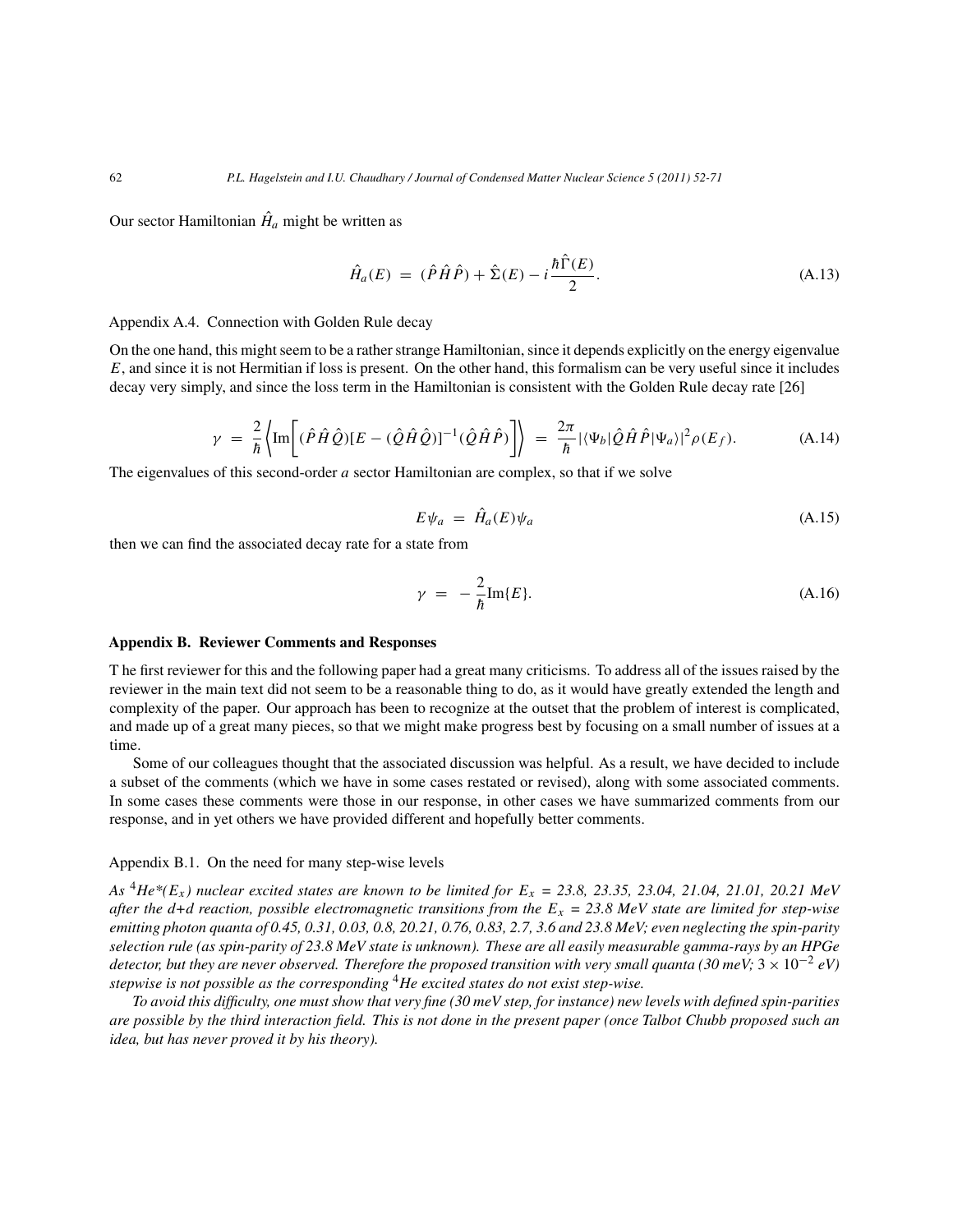This comment is the one most relevant to the technical content of our papers. From our perspective, we are grateful that the reviewer has spelled out this argument, since it very much helps to clarify a very pervasive misunderstanding about the models we have studied.

In the conventional spin-boson model, significant rates for coherent energy exchange occur when several tens of oscillator quanta make up a single two-level system quantum. There are no intermediate states available for a step-wise excitation as the reviewer has mentioned in the associated model. I note that there are reports of experimental results in which this kind of energy exchange has been observed directly, in agreement with the theoretical models.

I agree that many people have intuition that suggests that the only way to exchange a lot of quanta with an oscillator is by having a lot of equi-spaced levels. Many years ago, I started from the same place, and at one time I used this very argument to dismiss the possibility of energy exchange with a low energy oscillator. However, the argument is simply wrong. One does not need equi-spaced levels in order to exchange a large number of quanta with an oscillator. In the case of the spin-boson model, this was known at least as early as 1965 when Shirley's paper [18] appeared; there is now a sub-field that focuses on this regime (which is called the multi-photon regime in the literature). In our paper, we show that this is true for the lossy version of the spin-boson model, and obtain an analytic result in the simplifying case when the loss is infinite.

# Appendix B.2. The Coulomb barrier problem

*At the end of reading through the paper, the reviewer noticed a big problem. The paper does not describe about how to overcome the Coulomb barrier, for two deuterons to make their relative distance very close for inducing nuclear fusion reaction by the strong interaction under mutual very short range interaction (nuclear confinement) potential. Did they solve the problem in their past works? Probably not. The paper does not use the relative distance between two deuterons as key variable for solving wave functions of quantum-mechanical equations with defined Hamiltonians. As a consequence, the solution, how very close d–d pairs are realized in the assumed nuclear-lattice-phonon coupled-particle confining potential, is not shown.*

The first two papers introduce the lossy spin-boson model; make clear that destructive interference is the reason that coherent energy exchange is hindered in the normal spin-boson model; demonstrates a strongly enhanced coherent energy exchange effect under conditions where a modest number of oscillator quanta are exchanged; and then presents a tool with which the we can analyze this kind of model. However, the reviewer wants to see a solution to the problem of tunneling through the Coulomb barrier, a discussion of excited states of <sup>4</sup>He, confining potentials, and many other topics as well. All of this is well out of the scope of the papers under consideration. The inclusion of material to deal with these issues would greatly lengthen the papers, and make them incomprehensible to readers.

Nevertheless, the Coulomb barrier appears in more sophisticated versions of the model, and we have worried a great deal about the associated tunneling contribution to the matrix element. We note that in a coherent reaction theory, the reaction rate can be linear in the matrix element, where the reaction rate goes as the square of the matrix element in incoherent reaction models [so the Gamow factor can come in as  $exp(-G)$  rather than as  $exp(-2G)$ ]. This provides a natural way within the theory to obtain a dramatic enhancement of the associated reaction rate while taking into account tunneling through the Coulomb barrier.

In early versions of our models from many years ago, we made use of the molecular  $D_2$  potential to estimate the Gamow factor numerically. In recent years, we have found that the coherent reaction rate that results from such an assumption ends up being much too small to account for experimental observations. The inclusion of screening effects at the level of  $U_e$  near 100 eV greatly improves the agreement between model predictions and experiment. Such values for the screening energy  $U_e$  are close the those estimated in the Thomas–Fermi approximation by Czerski and coworkers [27], who obtain  $U_e = 133.8 \text{ eV}$  for PdD<sub>0.2</sub>.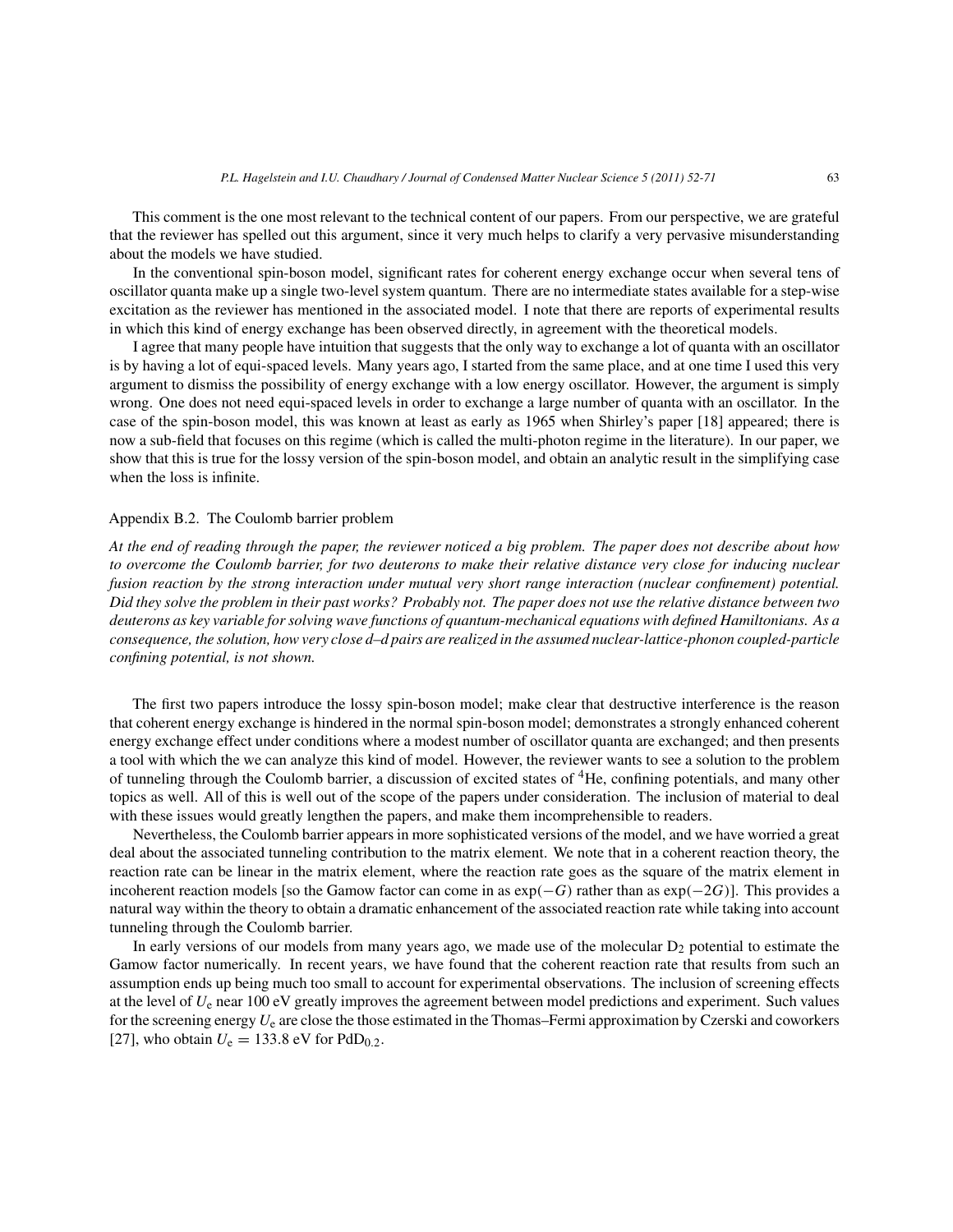#### Appendix B.3. Derivation of nuclear-phonon coupling

*The imagined "direct coupling mechanism between nuclear excited states and solid-state lattice optical phonons (*10<sup>4</sup> *quanta)" is not plausible in view of EM-nuclear-force coupling. First we need to treat nuclear-EM coupling and next we may treat succeeding coupling between EM-waves (virtual photons) and lattice optical phonons. The present paper does not consider such necessary path; hence, the proposed spin-boson model is in question.*

We have not included a derivation of the model in these papers in order to restrict our focus to a manageable set of issues.

So far, there does not seem to exist a theory in the literature that allows such computations to be done in the case of a  $D_2$  to  ${}^4$ He transition. We have in fact worked out a theory along the lines of what the reviewer suggests, and presented it at ICCF14 [28]. This approach can be used for coupling between molecular  $D_2$  states and the <sup>4</sup>He ground state.

For transitions involving ground state nuclei as might be relevant to receiver systems in more complicated versions of the model, we are exploring phonon exchange associated with nuclear transitions that are dipole and quadrupole coupled to atomic electrons in the context of three- or more-level models.

The inclusion of associated discussions and derivations is out of the scope of the present set of papers. If we included such material here, the resulting modified papers would become very long, and would be difficult to read.

# Appendix B.4. Magnitude of the coupling matrix element

*The formalism of the "spin-boson model" seem OK, but only if the DIRECT and significant-magnitude coupling between the nuclear strong interaction (to MeV level intermediate compound state) and the lattice optical phonons exists. However, this is surely in doubt. Extending the elegant mathematics looks off-centered. The authors should explain the supporting logic of it. If not, the treated transition between two levels seems to be forbidden by itself; and it is nonsense to develop the mathematics associated with the coherent dynamics between the two levels.*

We are not aware of a way to develop the effects of interest by pursuing transitions to intermediate compound states as seems to be required by the reviewer. We are also not aware of any general result that argues that phonon exchange is forbidden in association with transitions between different nuclear states.

We are able to derive the relevant phonon exchange matrix elements (as noted above), and the associated transitions are not forbidden as proposed by the reviewer.

Implicit in the reviewer's comment seems to be the notion that the reviewer would be able to tell if the coupling matrix element were sufficiently large to be relevant. This seems unlikely. From our perspective, one needs to analyze the models in order to figure out how large the coupling matrix elements need to be. It is only relatively recently that we have been able to establish such criteria for simplified versions of our models.

#### Appendix B.5. Adoption of a solution prior to solving the problem

*It seems that they assumed that a d–d nuclear admixture or* <sup>4</sup>*He\* (probably its excited energy 23.8 MeV, or something else) intermediate excited state happened to appear abruptly (or a priori) without any proper reasons of substantially shown confining mechanisms. They assume superposition of two deuteron's wave functions are 100% both in the complex EM (electro-magnetic field) potential for many particles (palladium atoms, deuterons, electrons, lattice phonons, virtual photons for EM interaction) and in the strong interaction confining potential. Such an initial assumption is, unfortunately, common to other "theories" as Y. Kim's BECNF. Isn't the adoption of a solution before solving the*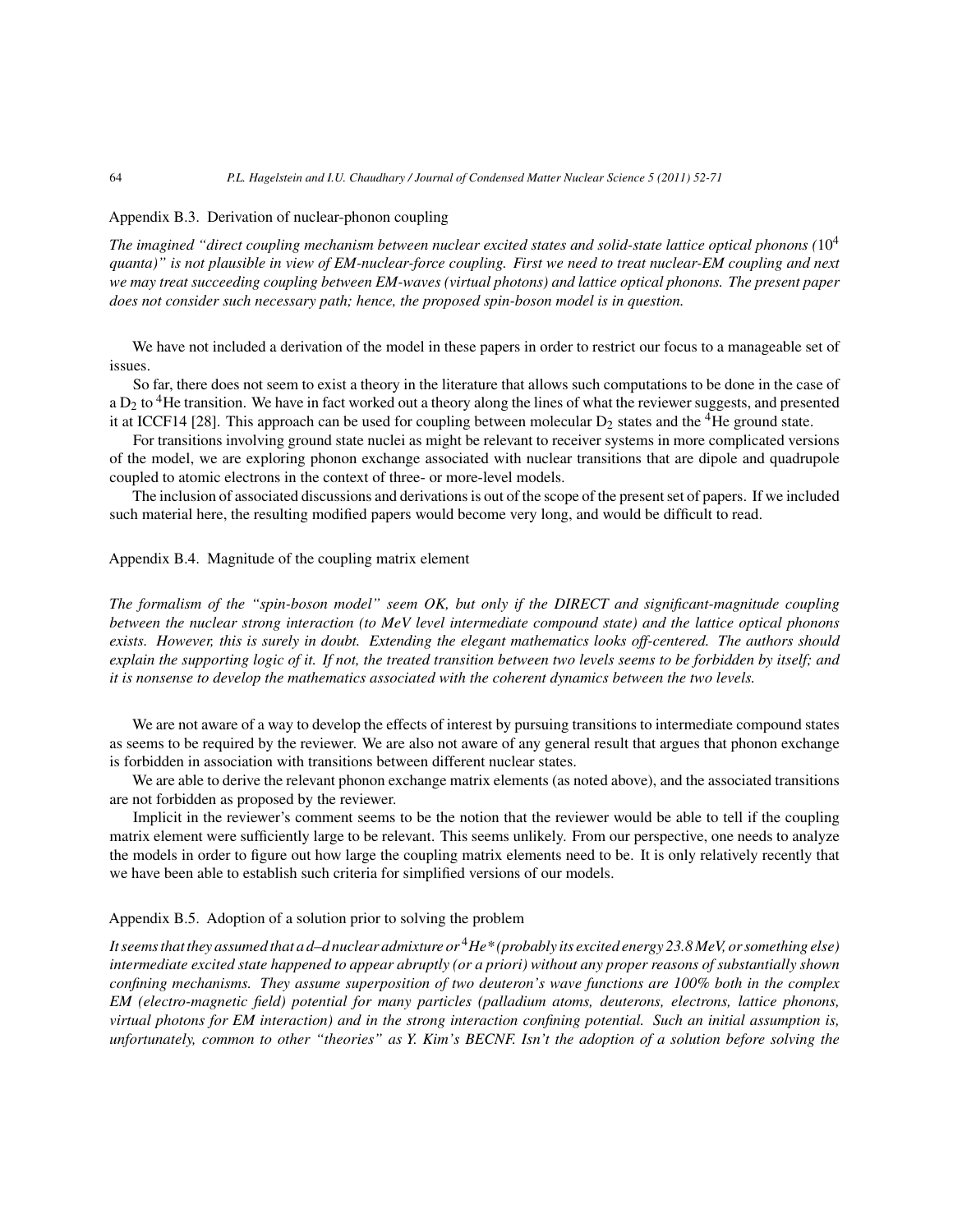*problem a forbidden methodology in theory? Anyway, they started with the desired condition that a close deuteron– deuteron pair or* <sup>4</sup>*He\* (probably its excited energy 23.8 MeV) with very long life time (also unimaginable in nuclear physics) exists in the assumed nuclear-lattice-phonon coupled particle confining potential. The reviewer requires for the authors to explain how such a priori conditions can have consistent capability (proper logics in physics) to deduce proper solutions of the F-P excess heat problem or phenomenon if existing.*

From our perspective, the biggest theoretical issue that must be addressed in response to the Fleischmann–Pons excess heat effect is coherent energy exchange under conditions where a large quantum is fractionated into a very large number of smaller quanta. As a result, we have studied very general models involving two-level systems and an oscillator, seeking a basic understanding of this new coherent energy exchange mechanism. This is the subject of the first two papers, and the three that follow.

If we had found that these general models were not capable of the coherent energy exchange effect of interest, then there would be no reason to pursue the identification of specific states and coupling mechanisms. So, the big question of interest initially is whether the effect can be demonstrated under any conditions or set of assumptions. Once this has been done, then possible reactions scenarios can be analyzed using results from the more general models.

In any event, the reviewer seems to want to focus on the specific states and pathways first, before developing the associated coherent dynamics models. From our perspective, had we been analyzing a much simpler incoherent reaction mechanism, then we would use the Golden Rule to evaluate the reaction rates, so that all that would be needed would be a specification of the initial, intermediate, and final state reaction channels (much as the reviewer would like to see specified here). However, coherent reaction dynamics are much more difficult to analyze. There is no simple general formula analogous to the Golden Rule for coherent reaction dynamics. For the idealized lossy spin-boson model under discussion in our papers, it has taken us five papers to develop tools and results sufficient to associate the model reaction rate to the relevant matrix elements. We need all of these results, and more, in order to begin to understand how coherent reactions involving specific reaction pathways might work.

### Appendix B.6. Impossibility of describing  $d + d +$  particle reactions

*The present paper never treats the nuclear excited state after the deuteron–deuteron reaction; the spin, parity, and isospin, with excited energy value, after "some external force interaction" (lattice optical phonons are out of this scope, in principle). Therefore the "spin-boson model" of the paper has no capability to tell the final state interaction of the (d + d) + "something" reaction going out to the* <sup>4</sup>*He ground state only, if at all, killing known break-up channels (p+t and n+*3*He). Thus whole story becomes a desired scenario, a-priori chosen, in imaginary thought.*

The reviewer appears to assume here that an additional particle is needed, as in  $d + d +$ "something". We know that in vacuum, 4He when it occurs (with low probability) is accompanied by a 23.85 MeV gamma. Energy and momentum conservation in vacuum requires an additional particle, so that if another particle is present then it could result in another final state channel with  ${}^{4}$ He and no gamma.

However, if we accept that experiments have been done where excess heat is observed, and where no significant neutron emission is correlated with the excess heat (with an upper limit near 0.01 n/J) [6], then we are forced to conclude that no reaction of this kind is going to be consistent with experiment. Let us consider systematically the possibilities in the case that  $d + d$  + something is in the input channel, and  ${}^{4}$ He + something is in the output channel, with a 24 MeV reaction energy:

 $\bullet$  <sup>4</sup>He + Pd (an example where the alpha energy is maximized), with the alpha particle ending up with about 23 MeV. Although fast alphas are not penetrating, they cause  $\alpha(d,n+p)\alpha$  deuteron break-up reactions with a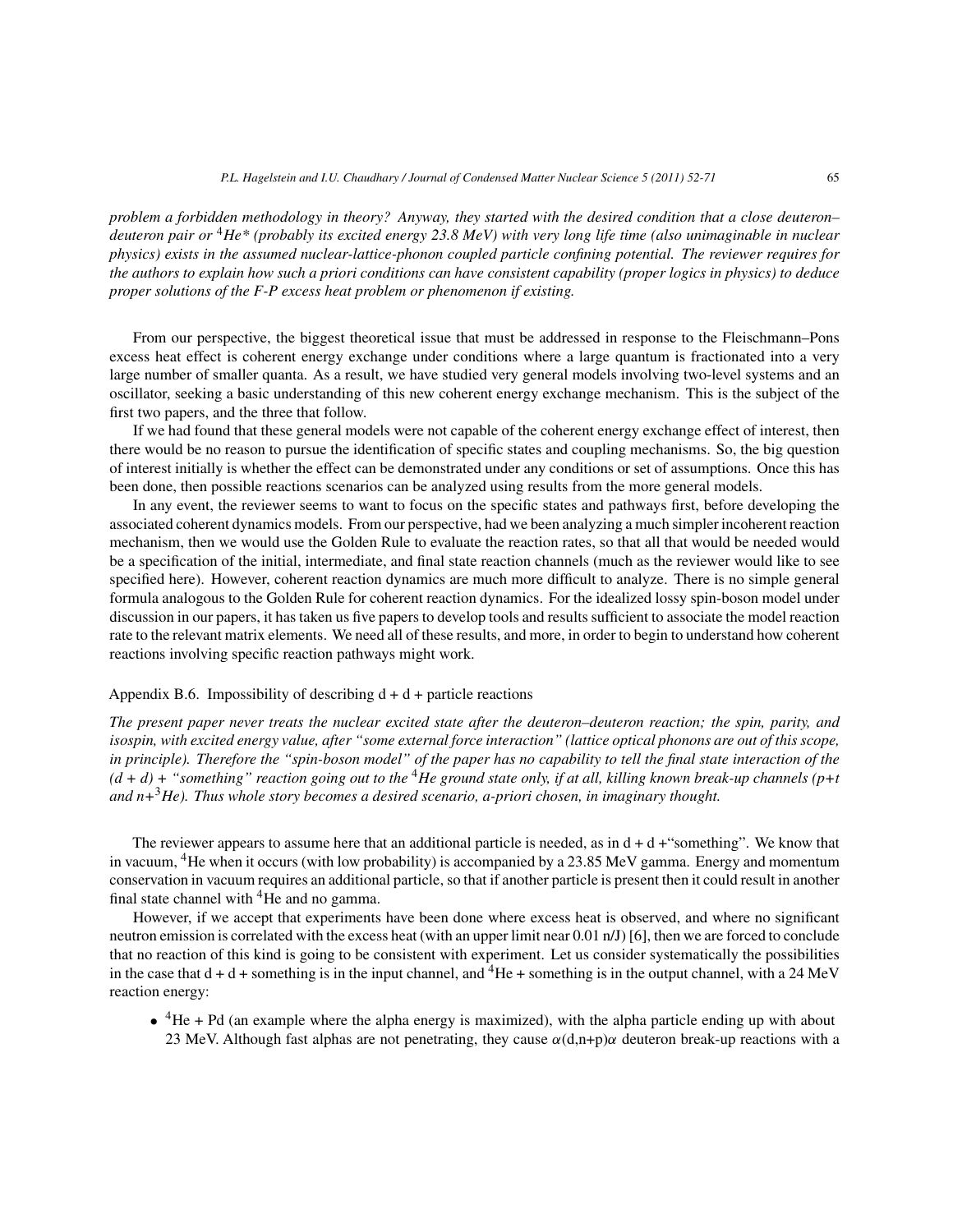high yield, with fast neutrons that are penetrating. We calculated an expected yield of  $10^7$  n/J, which is nine orders of magnitude above the neutron per unit energy upper limit from experiment.

- $\bullet$  <sup>4</sup>He +d (since there are deuterons in the system), so that the alpha particle ends up with about 8 MeV. We would expect about  $10^4$  n/J from the same alpha-induced deuteron break up reaction, which is now six orders of magnitude above experiment. However, the deuteron will have 16 MeV, which would make dd-fusion neutrons with a yield of just under  $10^8$  n/J, which is a bit less than 10 orders of magnitude above the upper limit from experiment.
- $\bullet$  <sup>4</sup>He+p, so that we get the minimum alpha particle recoil for any nucleus, and the alpha ends up with 4.8 MeV. The number of secondary neutrons produced as a result of primary collisions between the alphas and deuterons in the lattice now is reduced to about 200 n/J, which is about four orders of magnitude above the experimental limit. The energetic protons in this case would cause deuteron break up reactions with a yield near  $10^7$  n/J, which is nine orders of magnitude above the experimental limit.
- $\bullet$  <sup>4</sup>He+e, which gives close to the minimum alpha recoil for any single particle, and the alpha ends up with about 76 keV. Now the secondary neutron emission due to the alphas is down to 10 n/J, only three orders of magnitude above experiment. However, penetrating 24 MeV electrons produced at the watt level would again constitute a significant health hazard for any experimentalists nearby. For an experimentalist within a meter of an experiment producing a watt of 24 MeV betas, the radiation dose would be on the order of 1 rem/s (assuming a 10 cm range) which would be lethal in about 1 min.
- ${}^{4}$ He+ $\gamma$ , again giving 76 keV recoil energy for the alpha, and again 10 n/J which is again three orders of magnitude above experiment. Penetrating 24 MeV gammas at the watt level would be a major health hazard for any human beings in the general vicinity. As in the case of fast electrons, 24 MeV gammas at the watt level would be lethal for an exposure of about 1 min at a meter distance.
- $\bullet$  <sup>4</sup>He + neutrino (as advocated by Li), also gives 76 keV recoil energy for the alpha, so we would expect three orders of magnitude more neutrons than the experimental upper limit. The neutrinos in this case are not a health hazard, and we would not know from direct measurements if they were there. However, most of the reaction energy would go into the neutrinos, so that the observed reaction *Q*-value would be about 76 keV, which differs from the experimental value by about 300.

We can conclude from this that no reaction scheme based on  $d + d +$  particle is capable of being consistent with the experimental upper limit on neutron emission in association with energy production, with the observed *Q*-value (energy produced per 4He observed), and with the absence of lethal amounts of electrons, gammas or other light particles.

## Appendix B.7. Impossibility of killing off 3+1 channels

*... Therefore the "spin-boson model" of the paper has no capability to tell the final state interaction of the (d + d) + "something" reaction going out to the* <sup>4</sup>*He ground state only, if at all, killing known break-up channels (p + t and n +*  $^{3}He$ ) …

The reviewer seems to require some particle and associated mechanism to "kill off" the  $n + 3$ He and  $p + t$  exit channels, and faults the two-level system description as not being able to deal with this. If we focus on the two-level system part of the problem alone (since the optical phonon modes are associated with the oscillator), then there is no ability to describe in detail the microscopic physics that the reviewer believes is required in the final state to "suppress" the primary deuteron–deuteron fusion channels, and hence favor <sup>4</sup>He.

In our view, there is no way to suppress the fast  $n + 3$ He or p+t decay channels; with, or without, an additional particle present. When two deuterons approach each other sufficiently close for conventional fusion reactions to occur,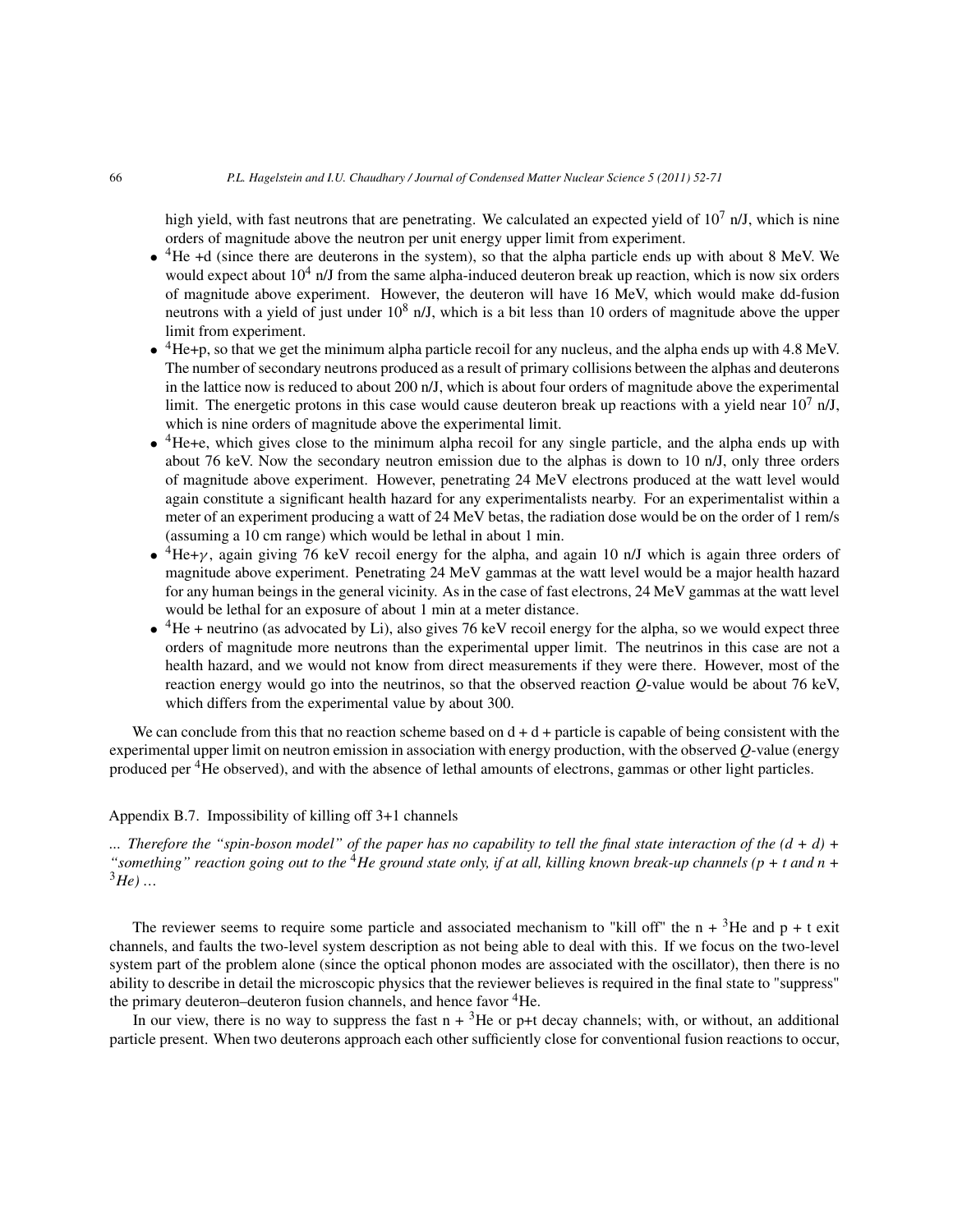the 2+2 to 3+1 reactions proceed about as fast as the laws of physics allow, and there is not much that is going to stop them from happening. The reviewer seems to suggest that these channels need to be killed off somehow, perhaps through the introduction of a third body. Now, if one were to pursue such an approach, and if one were to start from the conventional fusion branching ratios, then one would need to kill off the  $3+1$  channels by about  $11 + 7 = 18$  orders of magnitude relative to the 4He channel to be consistent with experiment (11 orders of magnitude for the observed branching ratio, and 7 since the 4He branch occurs at a rate much slower than the 3+1 channels). From our perspective, this is simply impossible.

Our approach has been instead to focus on coherent dynamics mechanisms, which work differently. So, instead of trying to change the existing incoherent reaction pathways (which we don't think can be changed significantly anyway), our view is to focus on new coherent mechanisms that might be able to happen in addition to the existing incoherent reactions. In the end, to determine relative reaction rates, one need compare a coherent rate to an incoherent rate. There seems to be no fundamental problem in having a coherent rate be orders of magnitude larger than an incoherent rate.

We have pursued more sophisticated models in which there are more sets of two-level systems. In these models, one set of two-level systems is responsible for converting a large quantum into many small quanta. Since matrix elements between the  $D_2$  and <sup>4</sup>He system is hindered by Coulomb repulsion, the associated coupling is very small, which means that there is no way to exchange significant energy with the lattice in the simple lossy spin-boson model. In these more sophisticated models, the energy from the  $D_2$ /<sup>4</sup>He system is transferred to other transitions, which then convert it to phonon mode excitation. In this case, all that we require is a single phonon exchange to convert molecular  $D_2$  to <sup>4</sup>He. We can compute the incoherent reaction rate for decay to 3+1 channels on the same footing as for the coherent reaction pathway, and we can find conditions under which the coherent pathway is many orders of magnitude greater.

#### Appendix B.8. Neutron detection not done with calorimetry

*The authors mixed up various measurements for independent items under different conditions to conclude as if all the measured data took place simultaneously in one experiment.*

In our Naturwissenschaften paper (Ref. [6]), we cited five experiments in which neutron detection was operating when excess heat bursts were seen.

- In the case of the Oak Ridge result (Scott et al. [29]), a graph showing the level of neutron emission during the time at which excess heat was seen is presented in Fig. 6 of a preliminary version of their conference proceeding paper for ICCF1 [30].
- In the case of the OSU result (Klein et al. [31]), one can see plotted temperature excursions and neutron emission levels on the same graphs as a function of time in Figs. 2–4 in their AIP conference proceedings paper.
- In the *J. Fusion Energy* paper of Wolf et al. [32], one finds written: "The correlation of the results on neutrons, tritium, and heat production has proved to be negative. Obvious heat generation (ignition) by a Srinivasan cell was not accompanied by neutron emission, and none of these cells show tritium production despite an indication of 5–15% excess heat."
- In the ICCF3 paper by Takahashi et al. [33], results for excess heat measurements and neutron measurements using the L-H current protocol are given in Fig. 7.
- In the ICCF4 paper by Gozzi et al. [34], Fig. 9 shows excess heat results for cell #10, and Fig. 12 shows neutron counts for various neutron detectors for the same acquisition period, where detector #1 is reasonably close to cell #10.

In these references, experiments were discussed in which neutron detection ran monitoring cells that produced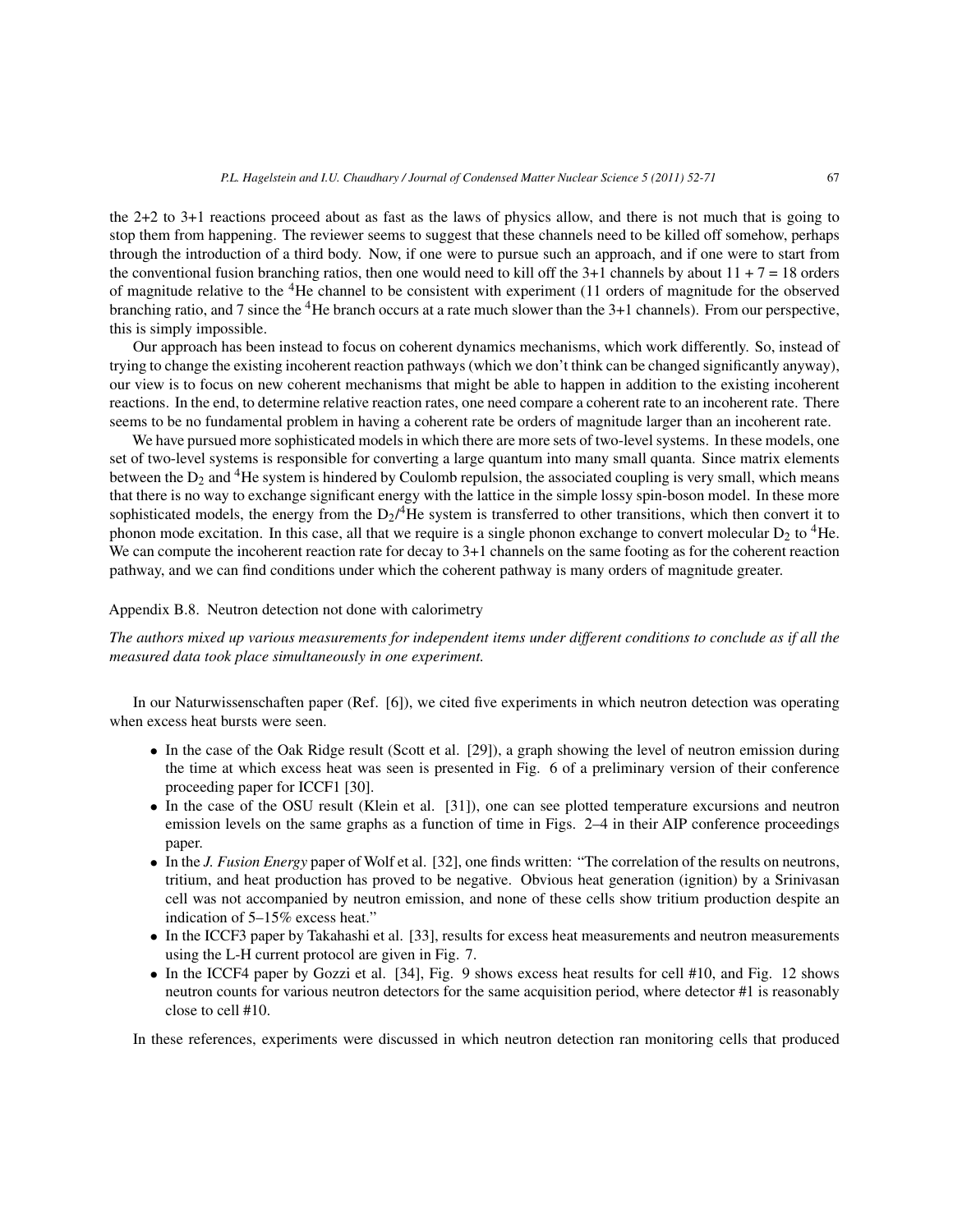excess power. In all of these cases, one of the points of the experiments reported was to determine whether the neutron emission was correlated with excess heat production. There are additional experiments that have been done in which excess heat was reported also with neutron detection operational; however, only in the references we used were we able to develop quantitative estimates in terms of source neutrons per unit energy. From the information reported in the papers cited in Ref. [6], it seems clear that neutron measurements were done on cells that produced excess heat, when they produced excess heat, in contrast to the claim of the reviewer.

## Appendix B.9. Absence of energetic particles not yet proven

*An experimental proof showing noncorrelation of energetic out-going particles and claimed (not reproducible) excess heat in Fleischmann-Pons type electrolysis experiments is not clear at all. Accurate experimental works accurately measuring time-dependent correlations between excess heat, helium, alpha-particles with their energies, neutrons with their energies, gamma-rays, X-rays, and low energy photons has not been given. Some experiments measured once-through excess heat without accurate nuclear radiation detection; others measured nuclear radiation somehow accurately, but the calorimetry was poor, or else there was no calorimetry. Therefore the argument in Ref. [6], which is the starting assumption of paper is not certain, or wrong.*

*The very restricted view of choosing only one scenario out of Takahashi's four scenarios ([3]) is in question. The true status is that we do not have enough experimental evidences showing on-line correlations between excess heat (irreproducible), neutrons (unknown energy), alpha-particles or helium (unknown energy), gamma-rays (unknown energy), X-rays (unknown energy), EUV, EV, visible light, etc. data. Nobody has made successfully such experiments. Due to the irreproducibility of Fleischmann-Pons excess heat experiments, we do not have definite logics to make such a narrow-focus conclusion as done by Hagelstein [6]. It is premature and dangerous.*

I will be the first to agree with the reviewer that more experimental results are needed generally in the field. The controversy that has plagued the field has resulted in funding difficulties, so that a great many experiments that we would like to be done have not managed to get done. As a result, in our considerations today we are forced to deal with the experimental data set that is available today, imperfect as it may be. If new experiments are done in the future, we can revisit the associated issues.

Perhaps the most significant issue in response to what the reviewer has written concerns a misconception that you need to diagnose for all kinds of emissions ("helium, alpha-particles with their energies, neutrons with their energies, gamma-rays, X-rays, low energy photons") in order to be able to say something about whether there are energetic particles in the exit channel. In this, the reviewer is simply incorrect. The point of the discussion of Ref. [6] (and also of related papers [35–37] that appeared last year in the CMNS journal) is that if you think 4He is a reaction product, then you can say something about how much energy it has, since energetic alphas make primary or secondary neutrons very efficiently in PdD.

You do not need to detect the alphas directly, or measure their energies, for the purpose of this argument. If there are no commensurate neutrons produced, then you can be sure that there are not a corresponding number of energetic alphas as determined by the yield functions given in [6] (and in the other papers published in the CMNS journal). If the neutrons aren't there, you do not need to measure gamma-rays or X-rays to answer the question of whether there are a lot of fast alphas – there aren't, or else you would have known from the neutron measurements.

The reviewer argues that inaccurate calorimetry impacts the issue of whether commensurate energetic alphas are present. Now, let us suppose that the calorimetric errors are as large as a factor of 2 (which is substantially larger than the claimed accuracy in the different papers used in [6]). In this case, we might take the excess power to be less by 2x, which would increase the upper limits for neutrons per Joule by 2x. So, an upper limit in this case might go from 0.01 to 0.02 n/J. This does not help very much since from the examples given above, we would need on the order of 9 or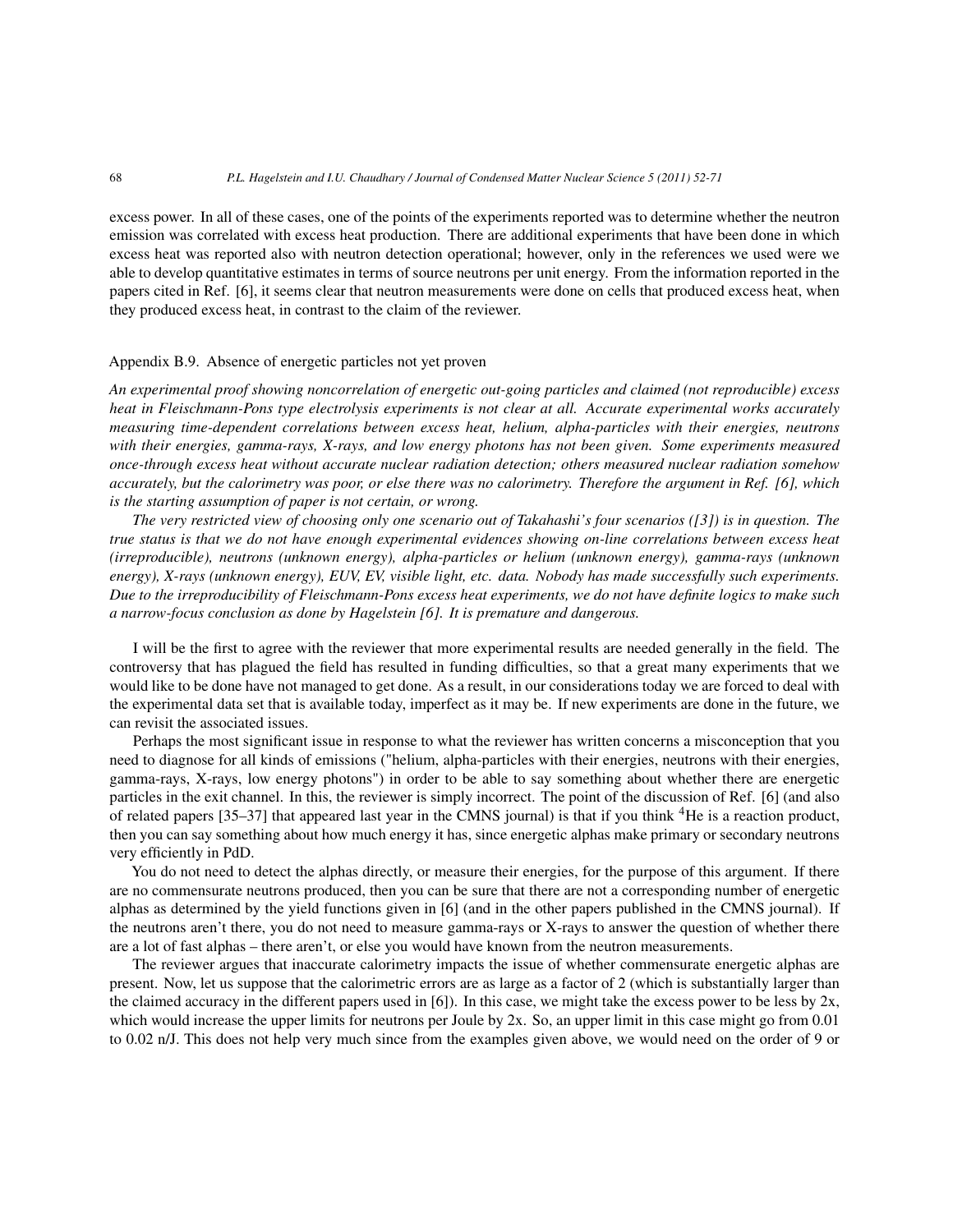10 orders of magnitude more in order to have consistency between the number of neutrons expected and the number of neutrons seen for the different proposed incoherent reaction mechanisms with a two-body exit channel (that are not fatal to the experimentalists, and have roughly the right ratio between energy and amount of helium).

Results from reproducible experiments are preferred. But the reviewer seems to be suggesting that observations taken in the case of experiments where the reproducibility of the excess heat effect is less than 100% should be ignored. From our perspective, the issue as to whether there are energetic alphas involves a very large numbers of neutrons, so that having five published reports of observations of excess heat bursts, where each of which reports neutron emission at levels more than a factor of a million below what would be seen if energetic alphas were present in commensurate amounts, is very significant.

Both the reviewer, and the authors, would like for the associated heat bursts in these experiments to be reproducible, and even better if the measurements were more accurate. However, for us, these and other papers provide good confirmation that large numbers of neutrons simply aren't there; while this reviewer rejects all of the measurements (of these five papers, as well as all other papers – of which there are at least five more reporting similar results, but without giving sufficient numbers so that a value of neutrons per Joule could be extracted) that give similar results. Moreover, this reviewer seems unwilling to accept any relevant experiment until the excess heat effect is completely reproducible, until the calorimetry is very accurate, until the neutrons are measured with energy resolution at the same time, until energetic alphas are measured at the same time, and until also gammas, X-rays, EUV, and optical photons are measured as well. This reviewer has exceptionally high standards in what measurements will be accepted. But in our view, this matter is settled already with orders of magnitude to spare in the difference between the level of neutron emission observed, and that needed for energetic alphas to be present.

I do not think that such conclusions are either premature, dangerous, or narrowly focused. The real issue here is that energetic alphas in amounts commensurate with the energy observed produce secondary neutrons with a surprisingly high yield, so that if they were there it would be very easy to tell. They simply aren't there.

# Appendix B.10. Chemical origin of energy in the Letts experiment

*The excess energy observed by Letts et al. [10,11] has no evidence that it is nuclear reaction energy, but may be chemical energy. So, the possibility of chemical reactions should be considered as candidate explanation of the observed results.*

The original argument that the excess energy in the Fleischmann–Pons experiment is nuclear was based on the very large amount of energy observed, combined with the relative absence of observed chemical products. A similar argument can be made for the two-laser experiment. In run 669Z, Letts observed 118 kJ of excess energy produced in about 36 h following initiation by two-laser stimulation. The cathode in these experiments have a volume of about 0.0012 cm<sup>3</sup>, which corresponds to about  $7.2 \times 10^{19}$  Pd atoms. The observed energy per Pd atom is then over 9300 eV. As in the Fleischmann–Pons experiment, there were no observed commensurate chemical reaction products.

The energy produced in the two-laser experiments used to develop the spectrum of Ref. [11] was less (closer to 10 kJ). The corresponding energy per Pd atom in this case is less (about 800 eV/Pd atom), but still well outside of what can be accounted for by chemistry.

#### **References**

- [1] M. Fleischmann, S. Pons and M. Hawkins, *J. Electroanal Chem.* **201** (1989) 301; errata, **263** (1990) 187.
- [2] M. Fleischmann, S. Pons, M.W. Anderson, L.J. Li and M. Hawkins, *J. Electroanal. Chem.* **287** (1990) 293.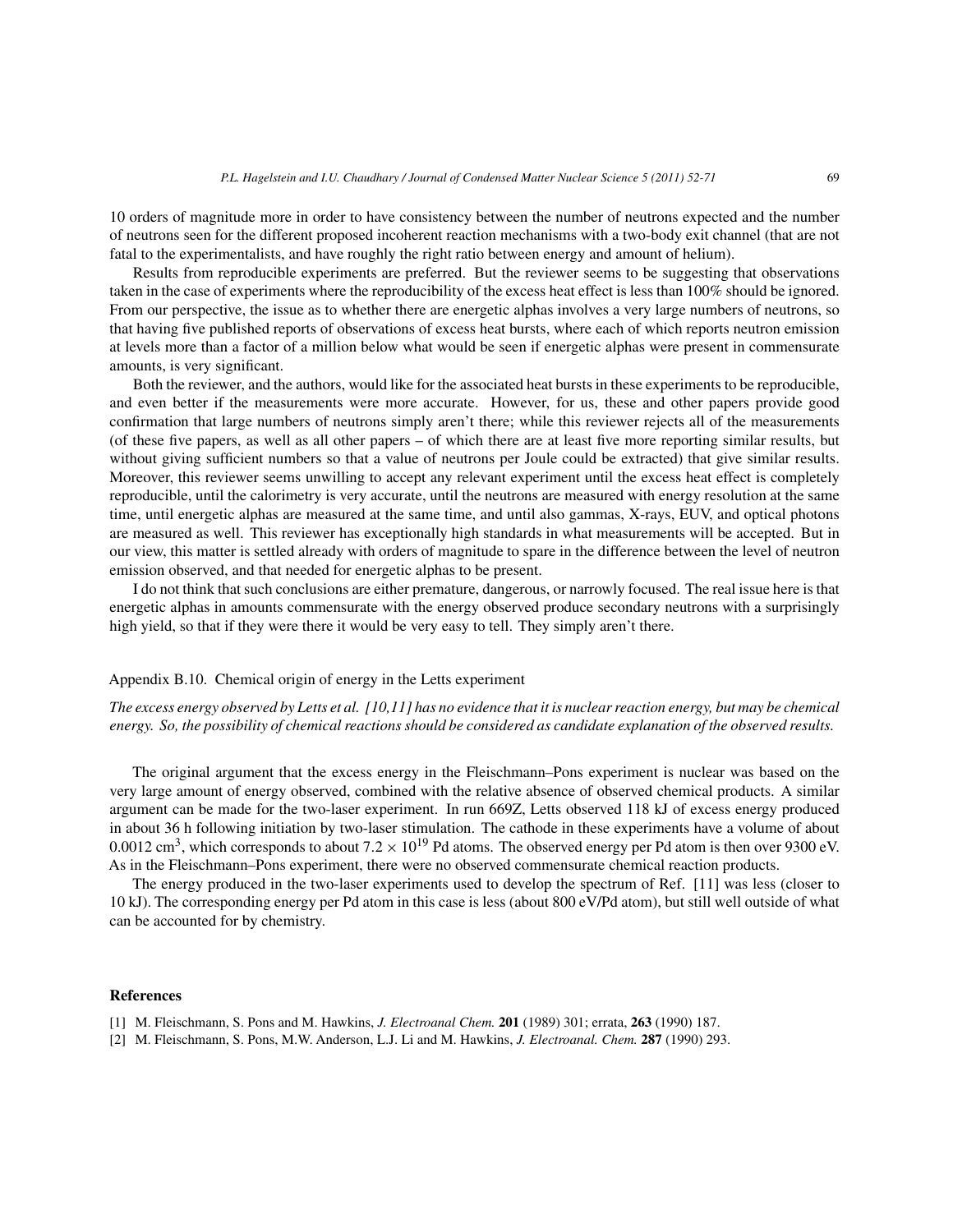- [3] M.H. Miles, R.A. Hollins, B.F. Bush, J.J. Lagowski, R.E. Miles, *J. Electroanal. Chem.* **346** (1993) 99.
- [4] M.H. Miles, B.F. Bush, and J.J. Lagowski, *Fusion Technol.* **25** (1994) 478.
- [5] M.H. Miles, "Correlation of excess enthalpy and helium-4 production: A review," *Proc. ICCF10* p. 123 (2004).
- [6] P.L. Hagelstein, *Naturwissenschaften* **97** (2010) 345.
- [7] J.R. Huizenga, *Cold Fusion, the Scientific Fiasco of the Century*, University of Rochester Press, Rochester, NY, 1992.
- [8] M.C.H. McKubre, S. Crouch-Baker, R.C. Rocha-Filho, S.I. Smedley, F.L. Tanzella, T.O. Passell, J. Santucci, *J. Electroanal. Chem.* **368** (1994) 55.
- [9] E. Storms, *Science of Low Energy Nuclear Reaction: A comprehensive compilation of evidence and explanations about cold fusion*, World Scientific, Singapore, 2007.
- [10] D. Letts, D. Cravens and P.L. Hagelstein, Dual laser stimulation of optical phonons in palladium deuteride, *Low-energy Nuclear Reactions Sourcebook* , J. Marwan and S. Krivit (eds.), 2009.
- [11] P. L. Hagelstein, D. Letts, and D. Cravens, *J. Cond. Mat. Nucl. Sci.* **3** (2010) 59.
- [12] P.L. Hagelstein and I.U. Chaudhary, Excitation transfer and energy exchange processes for modeling the Fleischmann-Pons excess heat effect, *Proc. ICCF14* (2008) 579.
- [13] A. Takahashi, *J. Cond. Mat. Nucl. Sci* **1** (2007) 62.
- [14] Y. Kim, *Naturwissenschaften* **96** (2009) 803.
- [15] A. Widom and L. Larsen, *Eur. Phys. J. C* **46** (2006) 107.
- [16] P.L. Hagelstein, A unified model for anomalies in metal deuterides, *Proc. ICCF9* (2002) 121.
- [17] F. Bloch and A. Siegert, *Phys. Rev.* **57** (1940) 522.
- [18] J. Shirley, *Phys. Rev.* **138** (1965) B979.
- [19] C. Cohen-Tannoudji, J. Dupont-Roc and C. Fabre, *J. Phys. B: Atom. Molec. Phys.* **6** (1973) L214.
- [20] P.L. Hagelstein and I.U. Chaudhary, *J. Phys. B: Atom. Molec. Phys.* **41** (2008) 035601.
- [21] P.L. Hagelstein and I.U. Chaudhary, *J. Phys. B: Atom. Molec. Phys.* **41** (2008) 035602.
- [22] P.L. Hagelstein and I.U. Chaudhary, Progress on phonon exchange models for excess heat in metal deuterides, *Proc. 13th Int. Conf. Cold Fusion*, (2007) 590.
- [23] P.L. Hagelstein and I.U. Chaudhary, Models relevant to excess heat production in Fleischmann-Pons experiments, *Low-energy Nuclear Reactions Sourcebook*, ACS Symposium Series 998 (2008) 249.
- [24] P.L. Hagelstein and I.U. Chaudhary, Excitation transfer and energy exchange processes for modeling the Fleischmann–Pons excess heat effect, *Proc. 14th Int. Conf. Cold Fusion*, 2008, p. 579.
- [25] H. Feshbach, *Rev. Mod. Phys.* **36** (1964) 1076.
- [26] P.L. Hagelstein, S.D. Senturia and T.P. Orlando, *Introductory Applied Quantum and Statistical Mechanics*, Wiley, 2004.
- [27] K. Czerski, A. Huke and G. Ruprecht, *Eur. Phys. Lett.* **68** (2004) 363.
- [28] P.L. Hagelstein, I.U. Chaudhary, M. Melich and R. Johnson, A theoretical formulation for problems in condensed matter nuclear science, *Proc. 14th Int. Conf. Cold Fusion*, 2008, p. 596.
- [29] C.D. Scott, J.E. Mrochek, T.C. Scott, G.E. Michaels, E. Newman and M. Petek, Measurement of excess heat and apparent coincident increases in the neutron and gamma-ray count rates during the electrolysis of heavy water, *Fusion Technol.* **18** (1990) 103.
- [30] C.D. Scott, J.E. Mrochek, T.C. Scott, G.E. Michaels, E. Newman and M. Petek, The initiation of excess power and possible products of nuclear interactions during the electrolysis of heavy water, a preliminary version of their ICCF1 proceedings paper that is posted on the OSTI website, http://www.osti.gov/bridge/servlets/purl/6964062-aNiBsw/ (1990).
- [31] A.C. Klein, L.L. Zahm, S.E. Binney, J.N. Reyes, J.F. Higgeinbotham, A.H. Robinson, M. Daniels, R.B. Peterson, Anomalous heat output from Pd cathodes without detectable nuclear products, *American Institute of Phys. Conf. Proc. 228* (1990) 247.
- [32] K.L. Wolf, N.J.C. Packham, D. Lawson, J. Shoemaker, F. Cheng, J.C. Wass, Neutron emission and the tritium content associated with deuterium-loaded palladium and titanium metals, *J. Fusion Energy* **9** (1990) 105.
- [33] A. Takahashi, A. Mega and T. Takeuchi, Anomalous excess heat by D2O/Pd cell under L-H mode electrolysis, *Frontiers of Cold Fusion, Frontier Science Series* **4** (1993) 79.